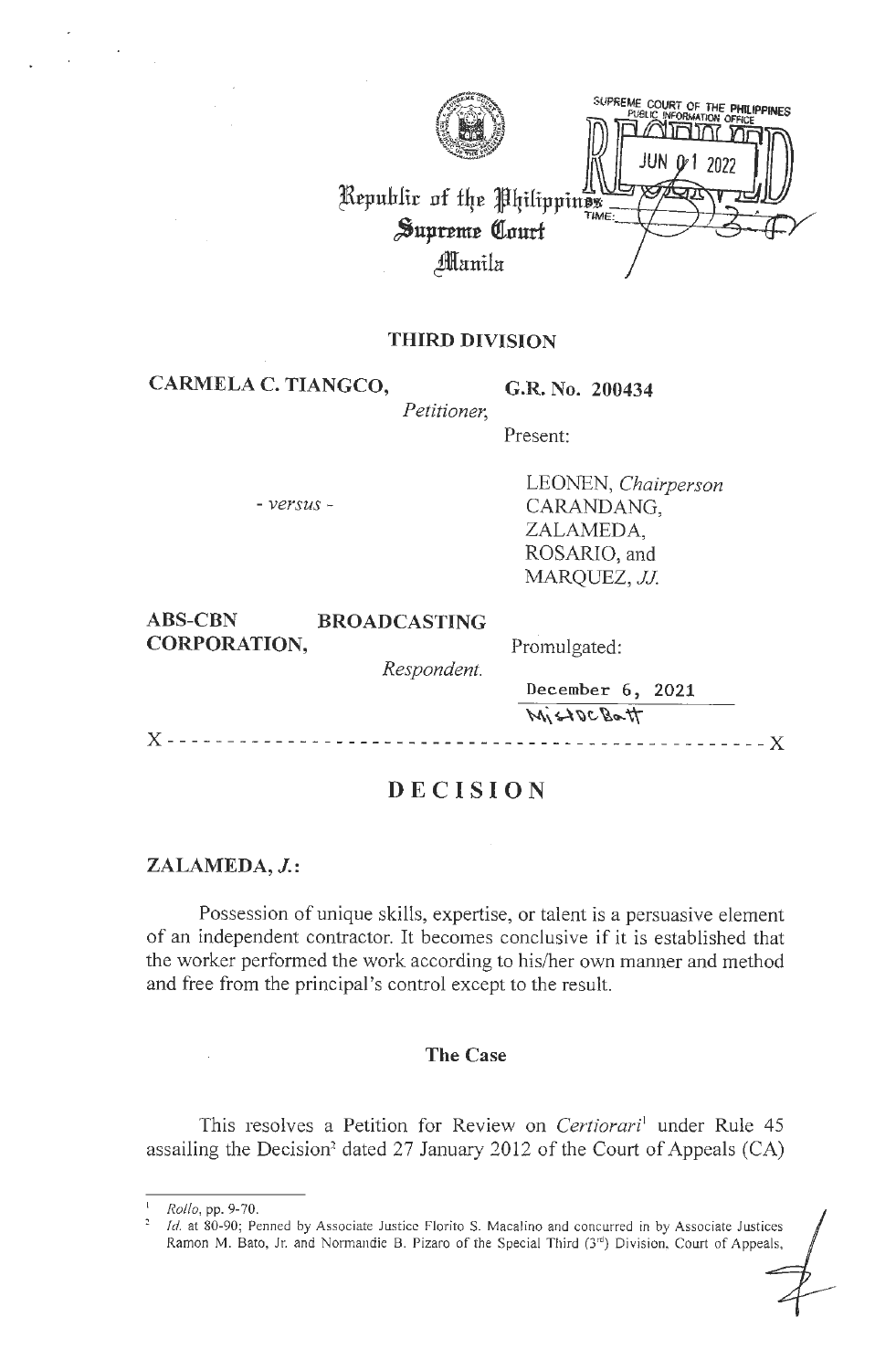in CA-G.R. SP No. 103584. The CA approved the parties' Partial Settlement Agreement' dated 15 December 2011 and rendered judgment declaring that the remaining issue in the Petition had become moot and academic.

## **Antecedents**

Petitioner Carmela C. Tiangco (petitioner) was initially engaged by respondent ABS-CBN Corporation (ABS-CBN) as Talent Newscaster, on an exclusive basis, on 22 July 1986 with a monthly talent fee of Php8,000.00 for a period of 1 year.<sup>4</sup> Subsequently, petitioner's contract was renewed as follows:'

| Date        | Position                                          | Term                                  | Fee                                        | <b>Other Terms</b>                                                                                                                                                                                                            |
|-------------|---------------------------------------------------|---------------------------------------|--------------------------------------------|-------------------------------------------------------------------------------------------------------------------------------------------------------------------------------------------------------------------------------|
| 2-Nov-1987  | Talent<br>Newscaster in<br><b>TV Patrol</b>       | 6 months                              | Php12,000.00                               | Exclusive<br>1.<br>2.<br>Talent not to appear<br>or voice any other<br>program other than<br>those of ABS-CBN<br>3.<br>Talent not to do any<br>commercial without<br>ABS-CBN's<br>prior<br>approval<br>$O\Gamma$<br>clearance |
| 26-Feb-1988 | -same-                                            | 1 year                                | Php25,000.00                               | -same-                                                                                                                                                                                                                        |
| 13-Mar-1989 | -same-                                            | 1 year                                | Php35,000.00                               | -same-                                                                                                                                                                                                                        |
| 5-Sept-1989 | Contractual<br>talent for the<br>Mel $&$ Jay show | 26 weeks from<br>17 September<br>1989 | Php20,000.00<br>per appearance<br>per show | Exclusive                                                                                                                                                                                                                     |
| 2-May-1990  | Talent<br>Newscaster in<br><b>TV Patrol</b>       | 1 year                                | Php50,000.00                               | Exclusive<br>1.<br>2.<br>Talent not to appear<br>or voice any other<br>program other than<br>those of ABS-CBN<br>Talent not to do any<br>3.<br>commercial without<br>ABS-CBN's<br>prior<br>approval<br>or<br>clearance        |

Manila.

Id. at 999 to 1001.

' *Id.* at 190.

<sup>5</sup>*Id.* at 191-196; 256-257.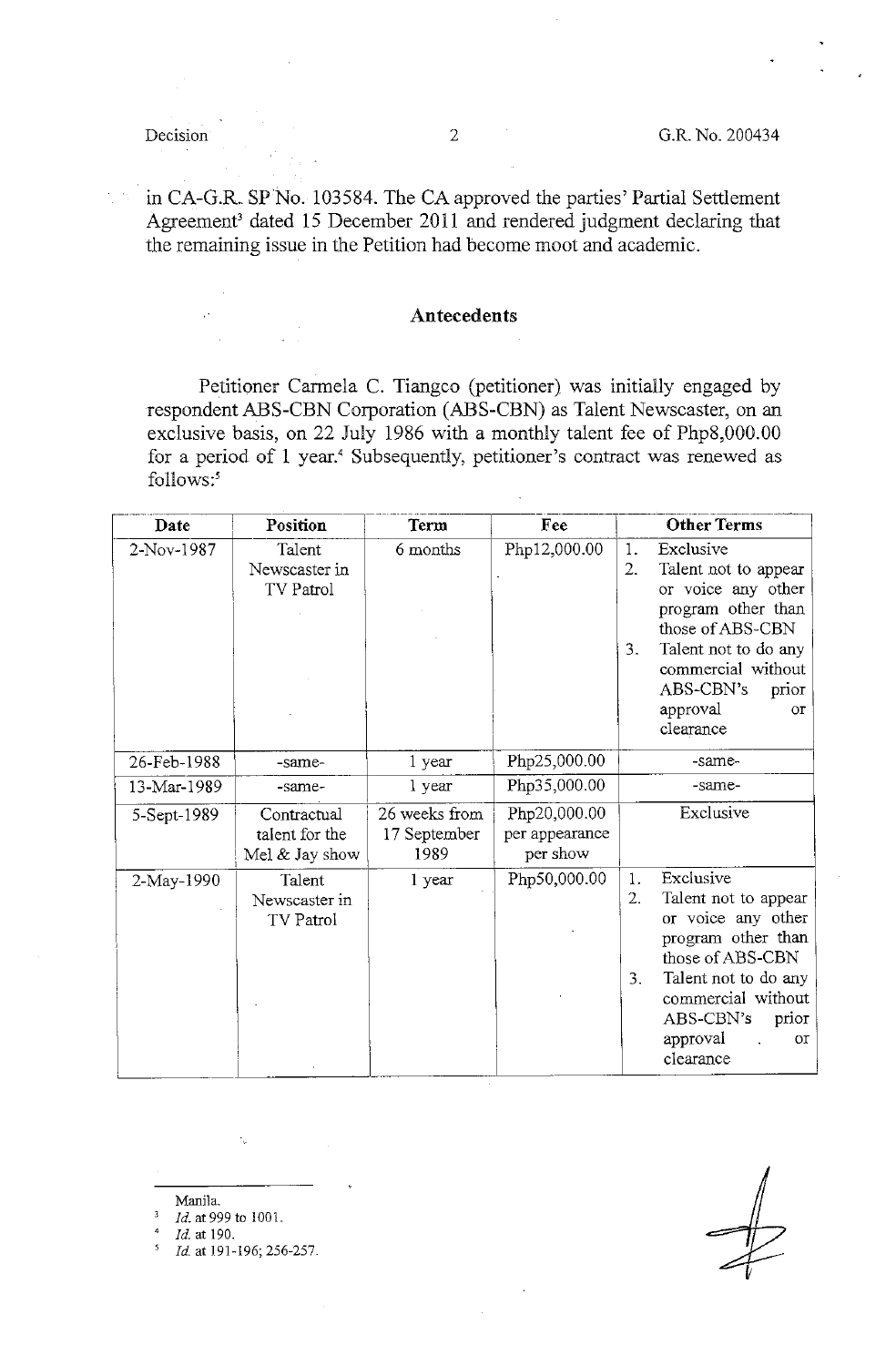| 27-Apr-1991<br>Talent<br>announcer/TV<br>host with<br>appearances at<br>Mel $&$ Jay<br>(radio and tv<br>programs) and<br>TV Patrol | 3 years | Php240,000.00<br>plus<br>Php250,000.00<br>worth of ABS-<br>CBN stocks | Exclusive |
|------------------------------------------------------------------------------------------------------------------------------------|---------|-----------------------------------------------------------------------|-----------|
|------------------------------------------------------------------------------------------------------------------------------------|---------|-----------------------------------------------------------------------|-----------|

Upon expiration of the contract dated 27 April 1991, ABS-CBN entered into the May 1994 Agreement (Agreement)<sup>6</sup> with Mel & Jay Management and Development Corporation (MJMDC), committing to provide petitioner's services to ABS-CBN as exclusive talent for radio and television under the following stipulations:

The AGENT shall provide the services of CARMELA C. Tiangco (Mel Tiangco) for the COMPANY as exclusive talent for Radio and Television. As Talent she shall render the following services:

a. Co-anchor TV Patrol news program aired Mondays to Fridays at 6:00 - 7:00 p.m.;

b. Co-host Mel & Jay radio program aired Mondays to Fridays at 8:00 - 10:00 a.m.;

c. Co-host Mel & Jay television program aired Sundays at 5:30 to 7:00 p.m.;

d. As executive director for Lingkod Bayan;

The AGENT warrants and obliges talent not to anchor and/or appear in any radio or television program in any other television or radio station without prior written approval of the COMPANY. AGENT further warrants that she shall not appear in commercials nor plug, mention, or otherwise, promote in the radio and television programs herein any radio or television program, segment or feature of any other radio or television station without the prior written approval of the COMPANY;

XXX

The COMPANY shall provide her with the following benefits: SSS, Medicare, healthcare, executive life and accident insurance, and a 13thmonth pay based on an amount not lower than the amount she was receiving prior to the effectivity of this Agreement.

In the event of cancellation of this Agreement through no fault of the AGENT and its talent, COMPANY agrees to pay the full amount specified in this Agreement for the remaining period covered by this Agreement, provided that she shall not render any service for or in any

Id. at 186-189.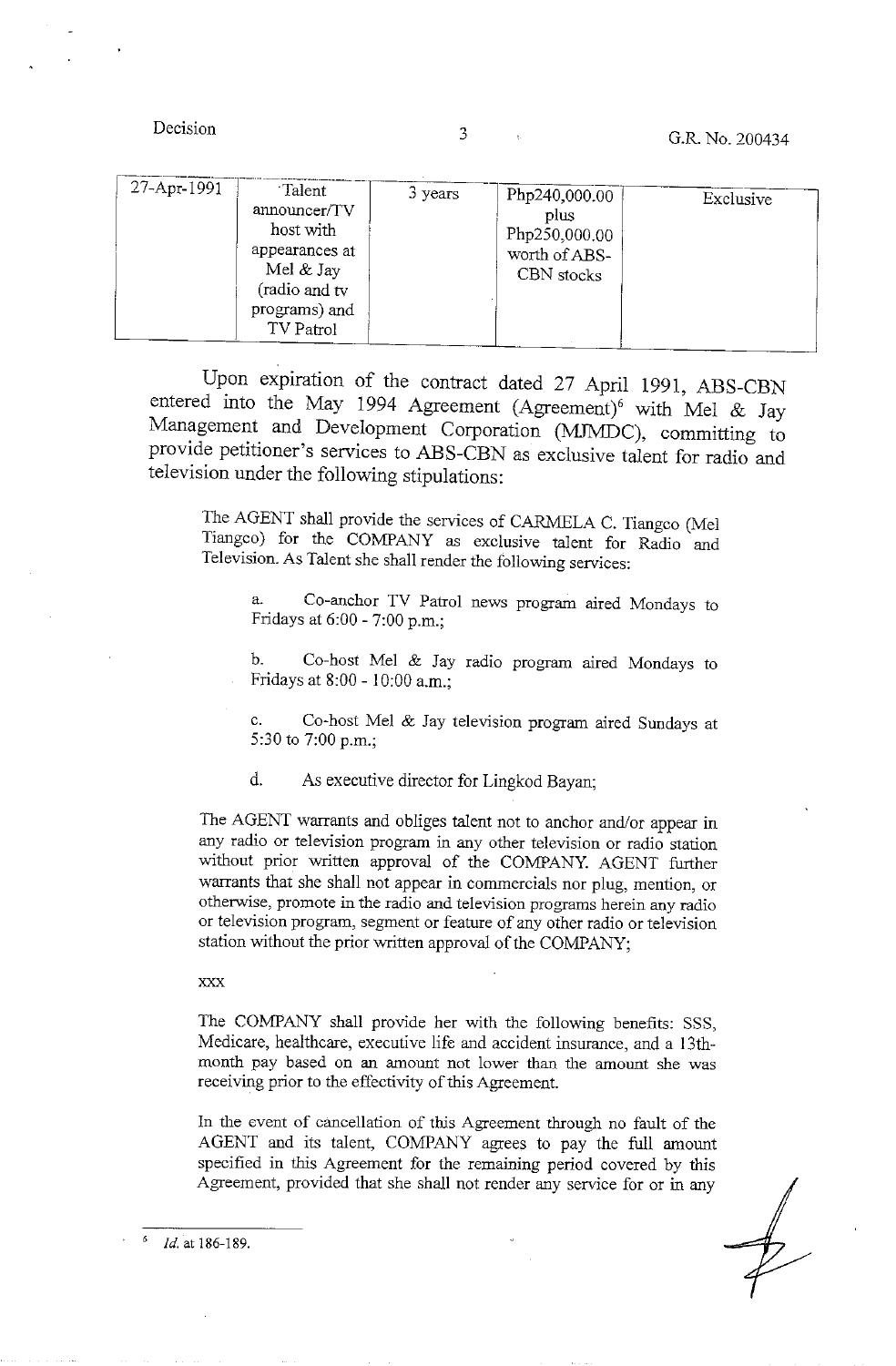other radio or television production of any person, firm, corporation or any entity competing with the COMPANY until the expiry date hereof.

The COMPANY and AGENT [agree] that the Agreement is for a period of three (3) years effective March 01, 1994 to April 30, 1997.

AGENT agrees that talent shall abide by the rules, regulations and standards of performance of the COMPANY covering talents, and that talent is bound to comply with the Television and Radio Code of the Kapisanan ng mga Broadkaster sa Pilipinas (KBP), which has been adopted by the COMPANY as its Code of Ethics. AGENT shall perform and keep all of the duties and obligations assumed or entered by the AGENT hereunder using its best talents and abilities. Any violation of or non-conformity with this provision by talent shall be a valid and sufficient ground for the immediate termination of this Agreement.

 $\boldsymbol{X} \boldsymbol{X} \boldsymbol{X}$ 

Thereafter, ABS-CBN issued the Memorandum<sup>8</sup> dated 08 February 1995 (Memorandum) concerning commercial appearances of its talents and regular employees. Citing the "clear ... need to protect the integrity and credibility of the news and public affairs programs[,]"<sup>9</sup> the Memorandum directed all on-air and/or on-camera talents and employees in the Radio and the News and Public Affairs Departments to refrain from appearing in commercial advertisements, violation of which shall be considered a serious breach of company rules and regulations.<sup>10</sup>

Petitioner allegedly violated the Memorandum when she appeared in a Tide commercial that aired sometime in December 1995. Consequently, on 16 January 1996, ABS-CBN placed petitioner under suspension for three months without pay from her co-anchor positions in TV Patrol on Channel 2 and Mel  $\&$  Jay radio program over at DZMM.<sup>11</sup>

To clarify matters connected with the suspension, the parties met and exchanged several correspondences where they expressed their views and misgivings on the issue. The parties exerted efforts to come up with an amicable solution, but in the end could not come to an agreement. Petitioner maintained that she had the verbal approval of ABS-CBN management to proceed with the Tide commercial; that the three-month suspension without pay was harsh and unjust. 12 On the other hand, ABS-CBN, through Frederico

Id. at 186-188.

<sup>&#</sup>x27; *Id.* at 272-273.

<sup>9</sup>*Id.* at 272.

 $^{10}\;\; Id$ 

<sup>11</sup>*Id.* at 197. 12 *Id.* at 198-199.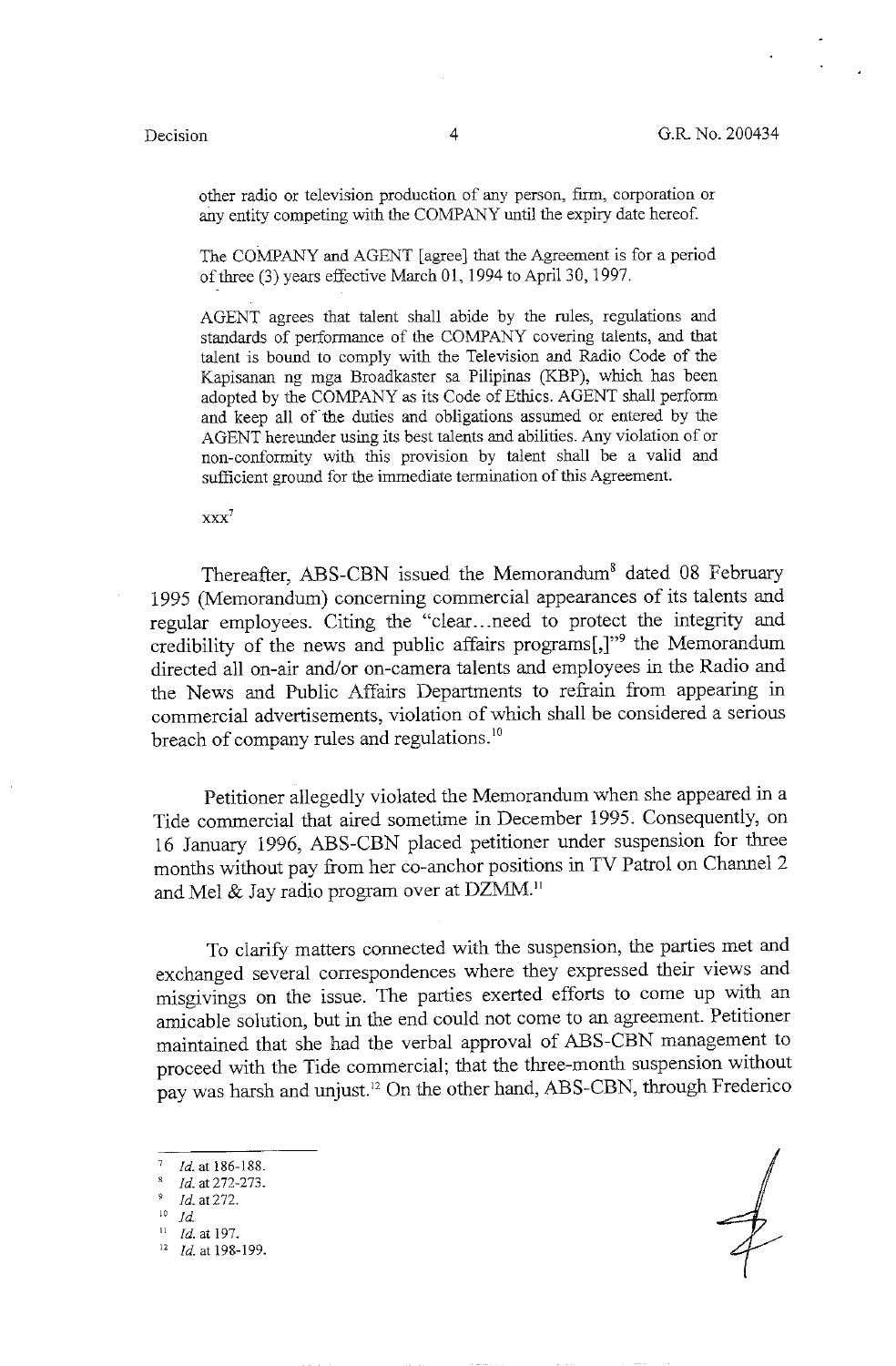M. Garcia, denied that such verbal approval was ever given to petitioner, and that the penalty of suspension was decided after a lengthy and careful deliberation and on the basis of all the attendant facts and circumstances.<sup>13</sup>

On 11 March 1996, petitioner filed a complaint against ABS-CBN and its officers for illegal dismissal, illegal suspension, and claims for backwages, separation pay, 13th month pay, travel, vacation benefits of Php150,000.00, shares of stocks, damages, and attorney's fees.<sup>14</sup>

Meanwhile, petitioner, through its agent MJMDC, sent a Letter<sup>15</sup> dated 27 March 1996 to ABS-CBN and expressed that her suspension and alleged constructive dismissal were in violation of the Agreement. For that reason, they were rescinding the Agreement at their instance. In response, ABS-CBN, through counsel, rebuked the rescission, saying that there was no basis for it as petitioner was an independent contractor and that her suspension for her violation of the Agreement did not constitute constructive dismissal.<sup>16</sup>

### **Ruling of the Labor Arbiter**

Labor Arbiter Jose De Vera, in his 29 April 1999 Decision, ruled in favor of petitioner:<sup>17</sup>

WHEREFORE, all the foregoing premises considered, judgment is hereby rendered declaring complainant's suspension and subsequent constructive dismissal as illegal, and the respondent company is hereby ordered to pay complainant as follows: Pl ,254,000.00 as salaries corresponding to the period of her suspension: P4, 170,000.00 as separation pay; P972,249.66 as 13th-month pay; *PS00,000.00* as signing bonus; Pl,100,000.00 as refund of her contributions to ESOP; P300,000.00 as commutable travel expense benefit for 1994; P3,000.000.00 as moral damages; and ten percent (10%) of all the foregoing judgment awards as attorney's fees.

SO ORDERED.<sup>18</sup>

On 07 May 1999, ABS-CBN appealed<sup>19</sup> this decision to the National Labor Relations Commission (NLRC) on the ground of lack of jurisdiction considering that no employer-employee relationship existed between **ABS-**

- <sup>13</sup>*Id.* at 275-277. 14 id. at 84. 15 *Id.* at 230-23 I. <sup>16</sup> *Id.* at 283-284.  $^{17}$  *Id.* at 85.
- $18$  *Id.*
- <sup>19</sup> *Id.* at 661-743.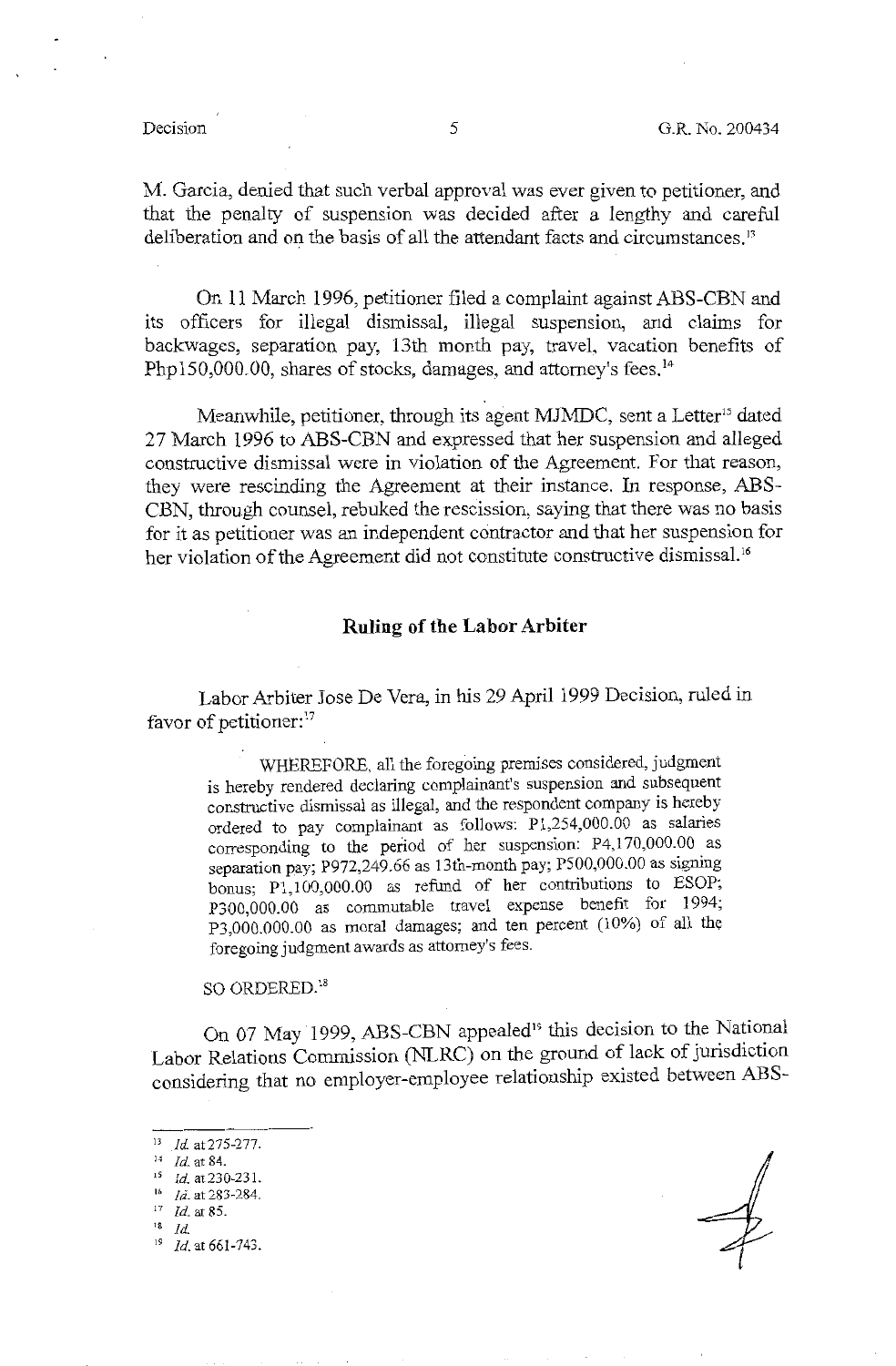## CBN and petitioner.<sup>20</sup>

Subsequently, ABS-CBN filed a Manifestion<sup>21</sup> informing the NLRC of the Supreme Court's decision dated 10 June 2004 in the case of *Sonza v. ABS-CBN Broadcasting Corporation,22* involving Jay Sonza, the other half of the "Mel· & .Jay" show. ABS-CBN manifested that the Supreme Court pronounced that broadcast and entertainment talents like Sonza are not employees but independent contractors.

### **Ruling of the NLRC**

The NLRC rendered its Decision<sup>23</sup> dated 31 July 2006 and reversed LA De Vera's decision and ruled, thus:

\VHEREFORE, respondents' appeal is hereby granted and the assailed Decision is hereby VACATED and SET ASIDE and a new one entered dismissing the case for lack of jurisdiction.

### $SO$  ORDERED.<sup>24</sup>

The NLRC held that it cannot adopt the LA's findings based on the principle of *stare. decisis.* This, considering that Sonza and petitioner were similarly situated as both were covered by the Agreement containing identical provisions. As such, the Court's ruling in *Sonza* applied equally to both of them. The NLRC considered petitioner's claim that there were periods that she worked without a contract as "water under the bridge" since subsequently, she had a series of contracts with ABS-CBN, the latest being the Agreement in May 1994, which was deemed the law between the parties.<sup>25</sup>

Petitioner elevated the NLRC's decision to the CA via a Petition for Certiorari<sup>26</sup> on the ground that the NLRC committed grave abuse of discretion when it applied *Sonza vs. ABS-CBN Broadcasting Corp.* 27 without considering the substantial differences in the situations.

On 08 September 2010, the case was referred to the Philippine Mediation Center {PMC)-CA for mediation pursuant to A.M. No. 04-3-15-

- $^{20}$  *ld.*
- $^{21}$  *Id.* at 838-846,

<sup>23</sup>*Rollo,* pp. 168-179

 $^{24}$  Id. at 178.

 $^{25}$  *Id.* at 171-178.

- $^{26}$  *Id.* at 151-165
- 27 *Supra* at note 19.

 $\mathcal{L}^{\text{max}}_{\text{max}}$ 

<sup>22</sup> 475 Phil. 539 (2004), G.R. No. !38051, 10 June 2004 [Per J. Carpio].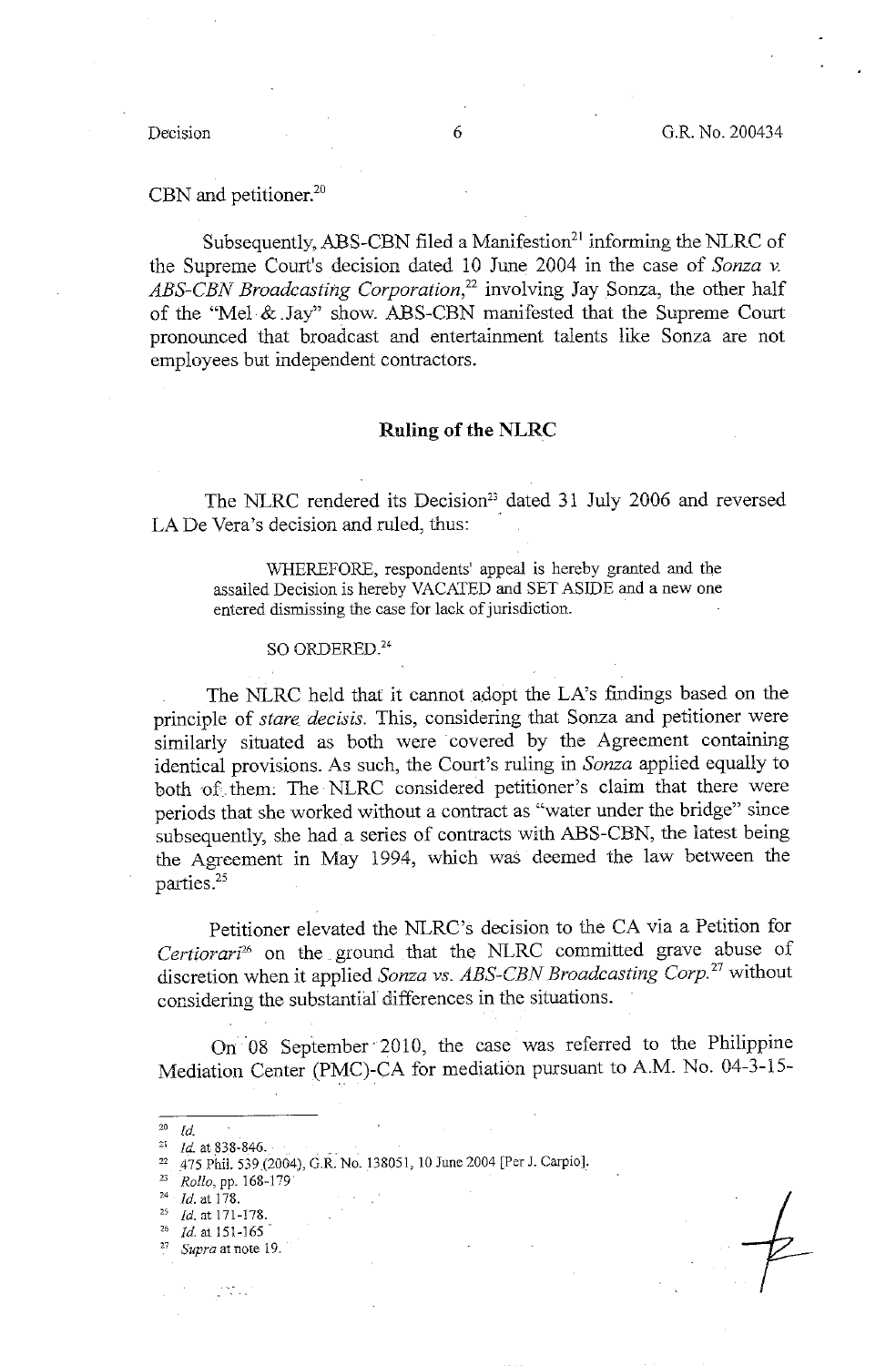SC.28 Thereafter, the parties executed and signed a Partial Settlement Agreement<sup>29</sup> with the following relevant stipulations:

WHEREAS, after several conciliation meetings presided over by the Hon. Gal-Jang, the parties have mutually arrived at an agreement to partially settle specific monetary claims of petitioner Tiangco;

NOW THEREFORE, for and in consideration of the foregoing premises, the parties hereby agree and stipulate as follows:

1. PAYMENT - Petitioner Tiangco by this agreement signifies, that respondent has paid her in full amount covering her specific monetary claims as follows: salaries corresponding to her period of suspension, 13th Month pay, travel allowance, refund of her contributions to ESOP and Signing Bonus;

2. WITHDRAWAL OF DEPOSIT - Petitioner Tiangco shall be entitled to withdraw all amounts contained in a savings bank account originally opened at PCIBank Quezon Avenue (now BDO) designated as "Carmela Tiangco in Trust for ABS-CBN BROADCASTING CORPORATION" covered by Savings Account Passbook No. 5733- 08476-5;"

3. WAIVER - Petitioner Tiangco therefore waives any and all claims she may have as against the respondent for any of the monetary claims as specified above.

4. NON-ADMISSION - The parties agree that nothing in this agreement shall in any way be considered as an admission or denial that would adversely affect in any way all other issues presented to the Honorable Court of Appeals for final adjudication.

5. ASSISTANCE OF COUNSELS - The parties declare that they have read this document and understood the terms and conditions thereof, and have freely and voluntarily executed the same with full knowledge and awareness of their respective rights under law, and that the same was made with the assistance of their respective counsels.

WHEREFORE, it is respectfully prayed of this Honorable Court of Appeals to approve the foregoing PARTIAL SETTLEMENT AGREEMENT.

15 December 2011, City of Manila.

(signed) CARMELA C. TIANGCO

Assisted by:

" *Rollo,* p. 87.

<sup>29</sup>*Id.* at 999 to 1001.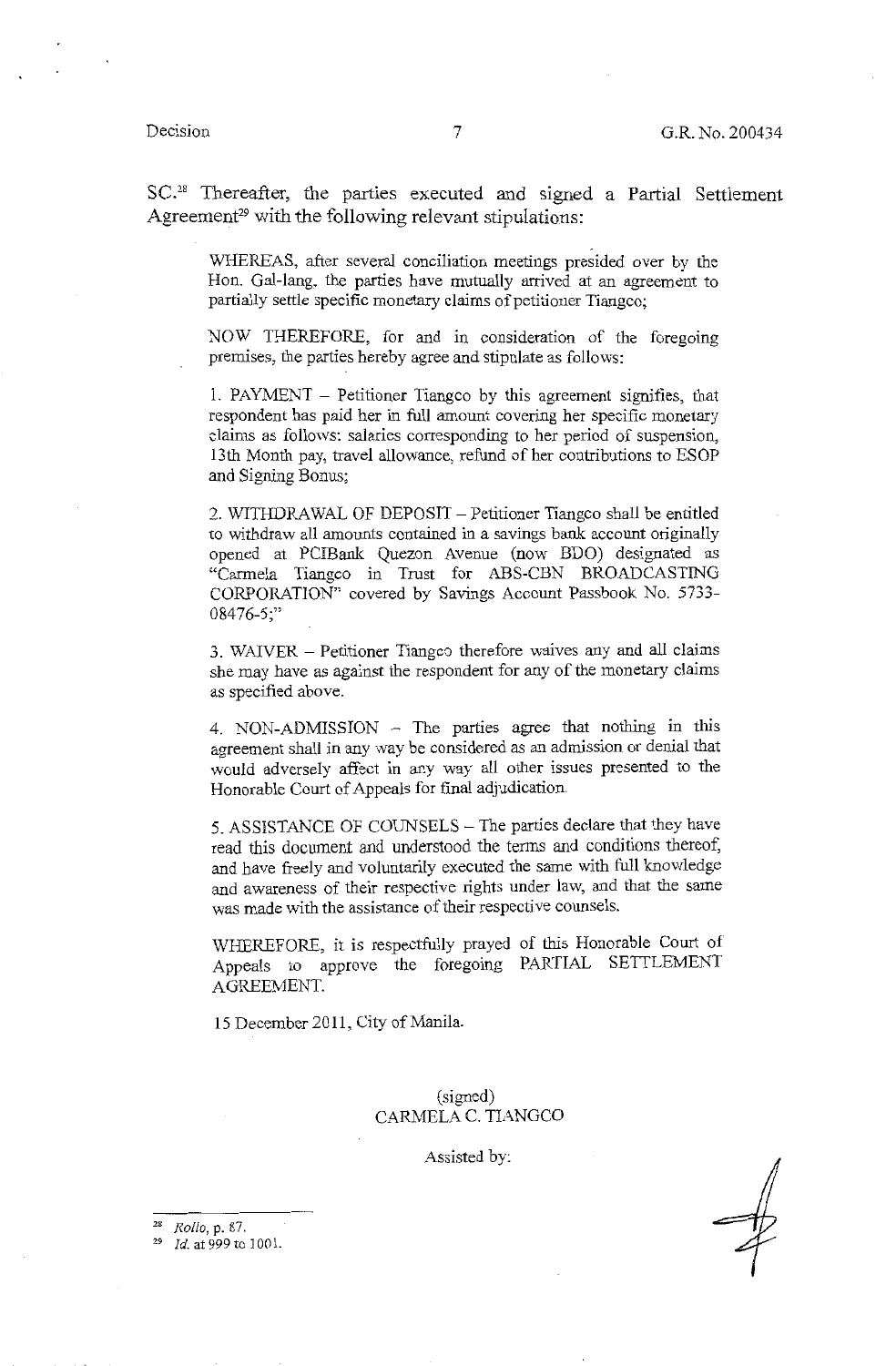## (signed) ATTY. ARNO V. SANIDAD

## ABS-CBN CORPORATION

By: (signed) ATTY. MAXIMILIAN T. UY Vice President - Legal Services<sup>30</sup>

## **Ruling of the CA**

On 27 January 2012, the CA rendered the assailed Decision based on the Partial Settlement Agreement and disposed the case as follows:

WHEREFORE, premises considered, the Partial Settlement Agreement dated 15 December 2011 is hereby APPROVED. Judgment is rendered in accordance with the same and the parties are hereby enjoined to strictly comply with its terms.

With the execution of the Partial Settlement Agreement, the remaining issue in the instant Petition is already MOOT and ACADEMIC as above discussed.

SO ORDERED.<sup>31</sup>

The CA noted the stipulation in the Partial Settlement Agreement that said agreement shall not in any way be considered as an admission or denial that would affect the other issues submitted for final adjudication. Further, the CA ruled that "the final settlement of the monetary claims of Petitioner [petitioner herein] against Private Respondent [ABS-CBN], the remaining issue raised in the instant Petition of whether or not the Public Respondent committed grave abuse of discretion in refusing to inhibit itself in the resolution of the case, has now become moot and academic."<sup>32</sup>

Aggrieved, petitioner filed the present Petition.<sup>33</sup>

<sup>30</sup>*Id.* at 1000-1001. 31 *Id.* at 89-90.

*Id.* at 87-90.

<sup>33</sup> *Id.* at 9-70.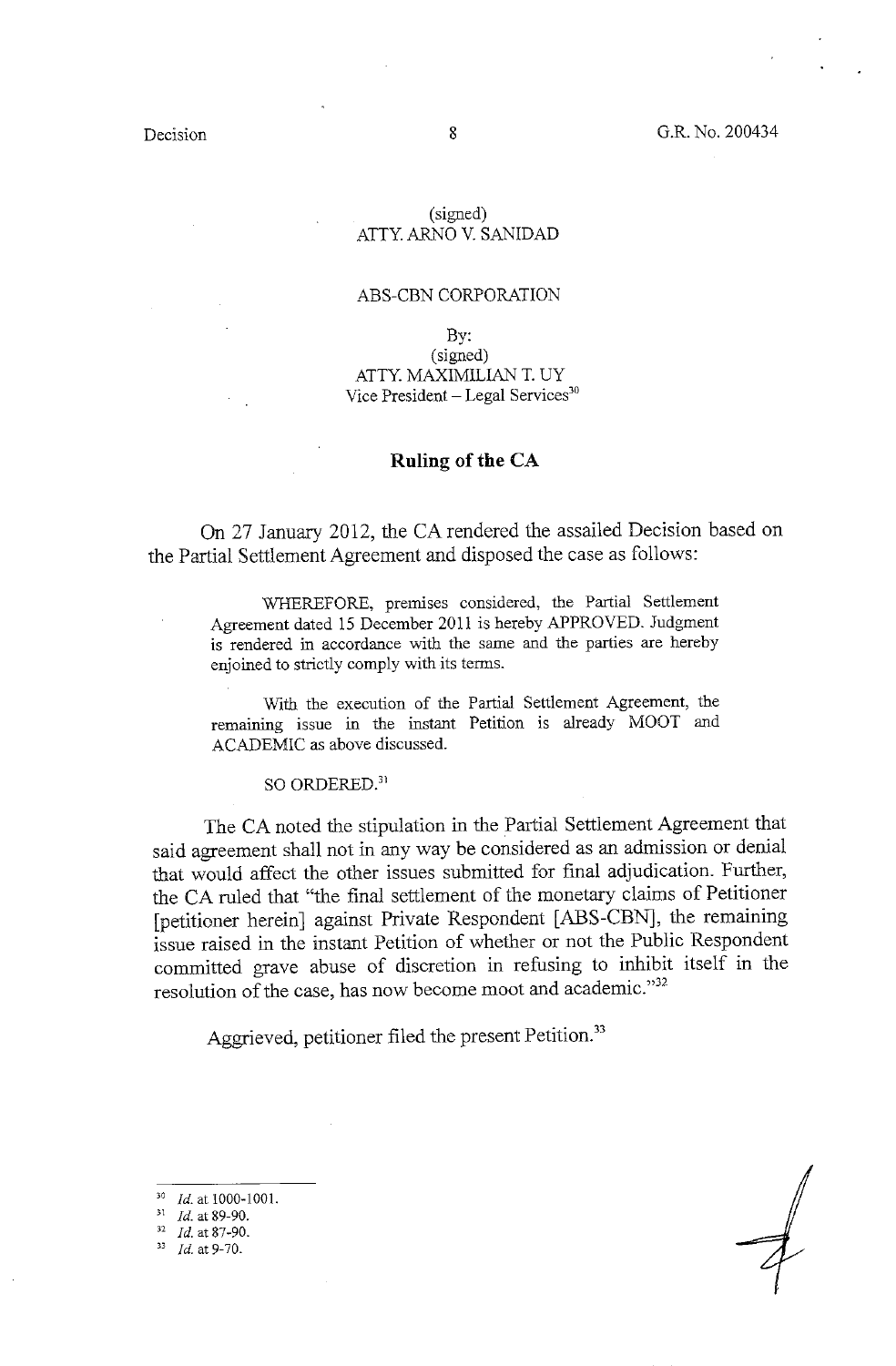### Issues

The issues for resolution are:

1. Did the Partial Settlement Agreement finally settle all of petitioner's monetary claims?

2. Is petitioner an ABS-CBN employee or an independent contractor?

### **Ruling of the Court**

The determination of the nature of petitioner's relationship with ABS-CBN is essentially a question of fact and as such, outside of the purview of a Rule 45 petition. As a rule, the Court does not review questions of fact, but only questions of law in an appeal by *certiorari* under Rule 45 of the Rules of Court. The rule, however, is not absolute as the Court may review the facts in labor cases where. the findings of the CA and of the labor tribunals are contradictory.34

### *Partial Settlement Agreement*

Petitioner's main contention is premised on the CA's judgment based on the Partial Settlement Agreement and declaration that the remaining issues were moot and academic by reason of the final settlement of petitioner's monetary claims. The CA said:

On 8 September 2010, the instant case was referred to the Philippine Mediation Center (PMC)-Court of Appeals for mediation pursuant to the Resolution dated 23 March 2004 of the Supreme Court in A.M. No. 04-3-15-SC on the Implementation of Mediation at the Court of Appeals.

On 15 December 2011, the parties were able to reach a successful settlement of this case as contained in the Partial Settlement Agreement, the relevant portion thereof reads:

<sup>34</sup>*Cabanas v. Abelardo* G. *Luzano Law Office,* G.R. No. 225803, 02 July 2018 [Per J. Peralta]; Citations omitted.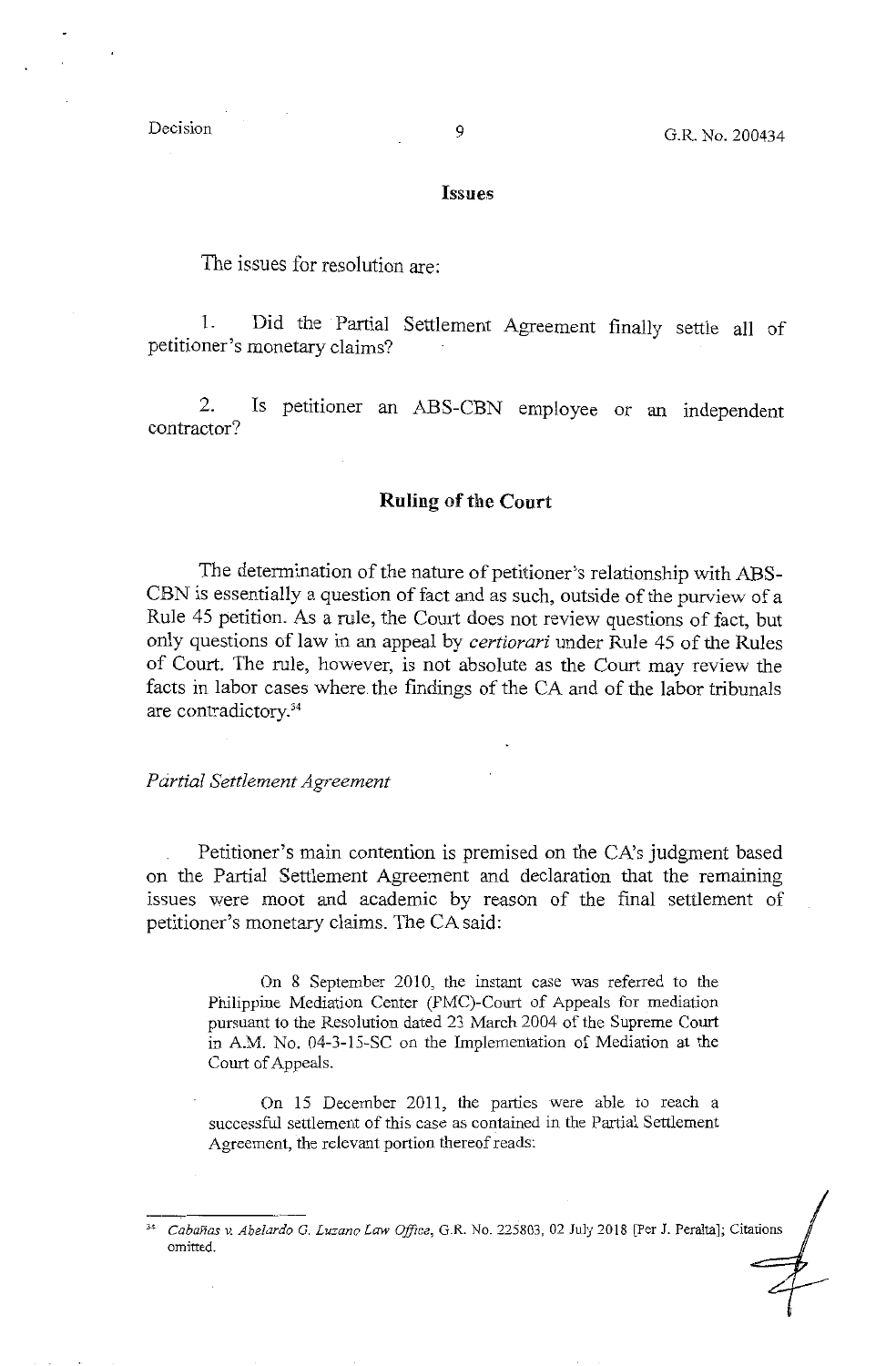### xxxx

A compromise agreement intended to resolve a matter already under litigation is a judicial compromise. Having judicial mandate and entered as its determination of the controversy, such judicial compromise has the force and effect of a judgment. It transcends its identity as a mere contract between the parties, as it becomes a judgment that is subject to execution in accordance with the Rules of Court.

Finding the above-quoted Partial Settlement Agreement to be not contrary to law, public order, public policy, morals and good customs, we resolve to approve the same.

However, there is a stipulation in the Partial Settlement Agreement that nothing in the said Agreement shall in any way be considered as an admission or denial that would adversely affect in any way all other issues presented to the Honorable Court of Appeals for final adjudication.

We rule that with the final settlement of the monetary claims of Petitioner against Private Respondent, the remaining issue raised in the instant Petition of whether or not the Public Respondent committed grave abuse of discretion in refusing to inhibit itself in the resolution of the case, has now become moot and academic. "A moot and academic case is one that ceases to present a justiciable controversy by virtue of supervening events, so that a declaration thereon would be of no practical use or value." In such cases, there is not actual substantial relief to which Petitioner would be entitled to and which would be negated by the dismissal of the Petition. <sup>35</sup>

Petitioner maintains that her monetary claims were not fully settled by virtue of the Partial Settlement Agreement. She points out that, based on the monetary award in the LA's Decision, her claims for separation pay, moral damages, and attorney's fees are still unsatisfied and remain to be contested.<sup>36</sup>

ABS-CBN, on the other hand, alleges that petitioner's claims were not actually· raised before the CA. Further, her claims for separation pay, damages, and attorney's fees have no merit since all monetary claims of the petitioner have been settled in the Partial Settlement Agreement approved by the  $CA^{37}$ 

We agree with petitioner.

The Partial Settlement Agreement executed by and between petitioner

<sup>36</sup> *Id.* at 24-25.

<sup>37</sup> *Id.* at 1026-1027.

<sup>&</sup>quot; *Rollo,* p. 87~89.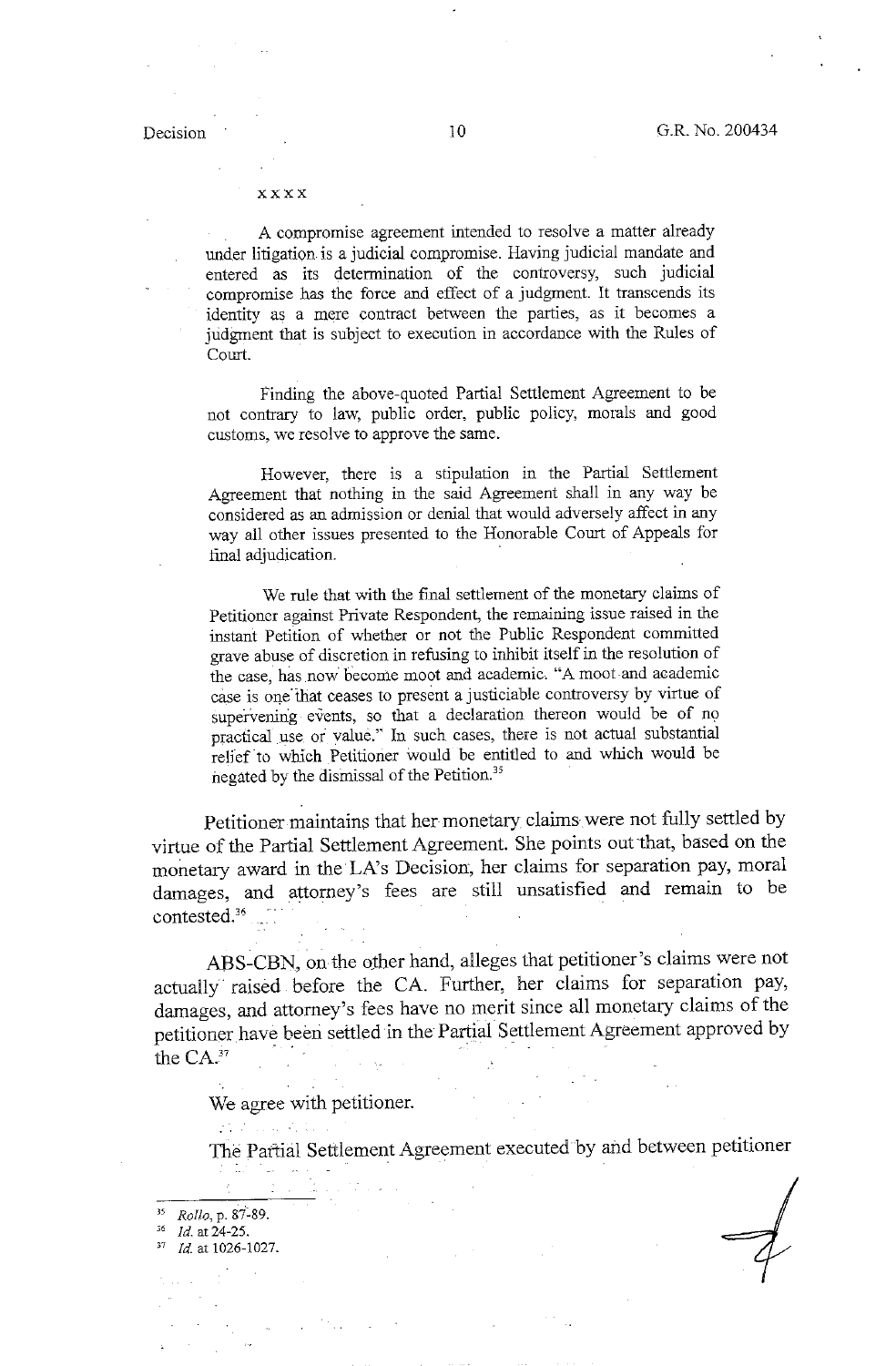and ABS-CBN is essentially a compromise, which is understood as a contract whereby the parties, by making reciprocal concessions, avoid a litigation or put an end to one already commenced.38 The Court notes the relevant terms in the Partial Settlement Agreement as follows:

I. PAYMENT - Petitioner by this agreement signifies, that respondent has paid her in full amount **covering her specific monetary claims as follows: salaries corresponding to her period of suspension, 13th Month pay, travel allowance, refund of her contributions to ESOP and Signing Bonus;** 

xxxx

3. WAIVER - Petitioner Petitioner therefore waives any and all claims she may have as against the respondent for any of the monetary claims as specified above.

4. NON-ADMISSION - The parties agree that nothing in this agreement shall in any way be considered as an admission or denial that would adversely affect in any way all other issues presented to the Honorable Court of Appeals for final adjudication. xxx.<sup>39</sup> (Emphasis supplied)

Clearly, the Partial Settlement Agreement did not include separation pay, damages, and attorney's fees. ABS-CBN's assertion that petitioner did not raise these as part of her claims in her appeal to the CA is erroneous. A reading of the records showed that petitioner raised this matter when she prayed for the reinstatement<sup>40</sup> of the LA's Decision dated 23 April 1999, which had awarded her Php4,l 70,000.00 as separation pay; Php3,000,000.00 in moral damages; and attorney's fees at ten percent (10%) of the total monetary award. <sup>41</sup>

Accordingly, separation pay, damages, and attorney's fees were part of petitioner's appeal that were not included in the settlement approved by the CA. Be that as it may, We hold that petitioner is still not entitled to these claims based on the finding that petitioner is not an employee of ABS-CBN. ·

*Petitioner was an independent contractor* 

An independent contractor is one who carries on a distinct and

<sup>38</sup> CIVIL CODE, Art. 2028. 39 *Id.* at 1000. 40 *Rollo,* p. 165.

 $41$   $1d$  at 18-19.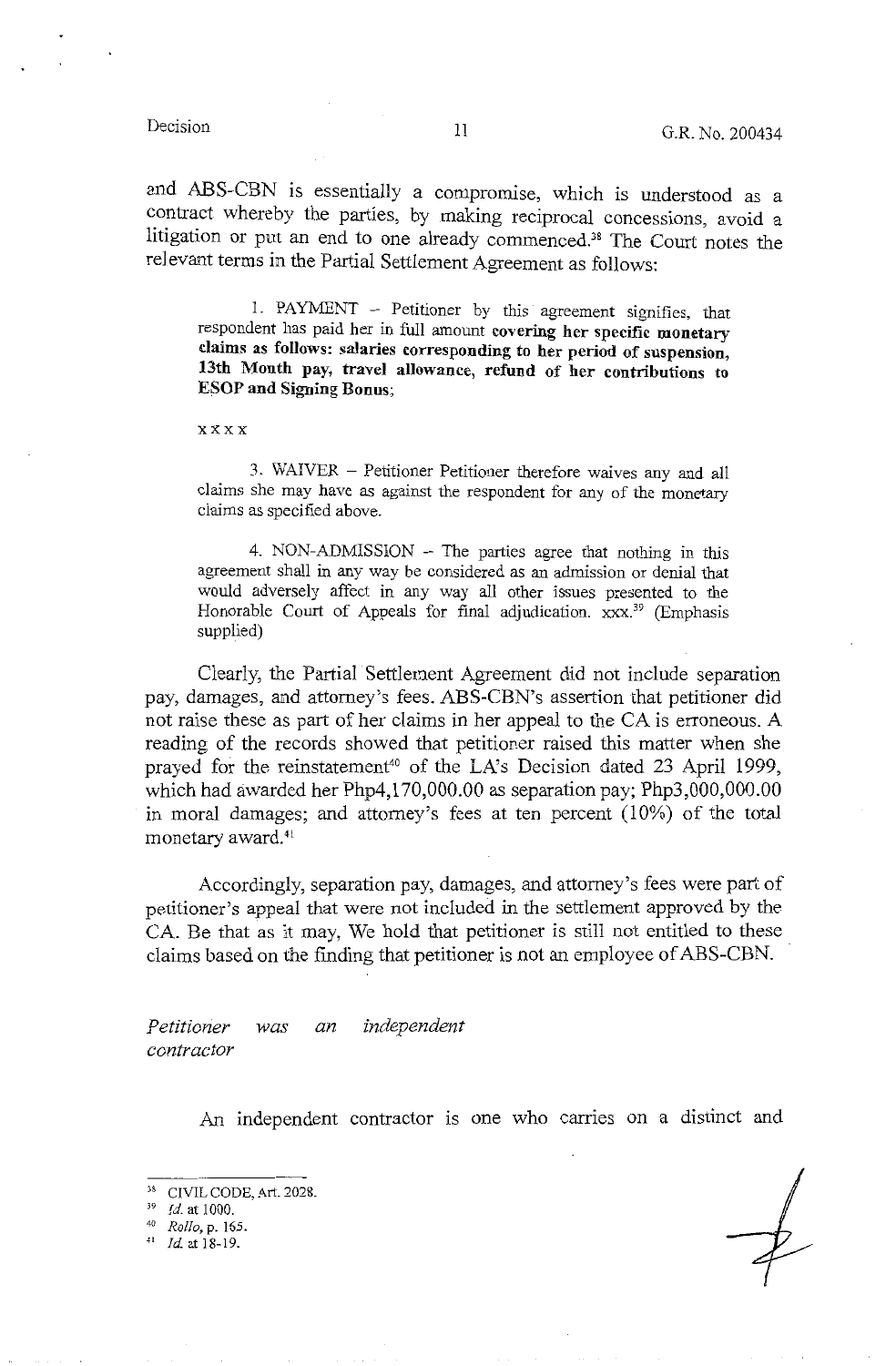independent business and undertakes to perform the job, work, or service on their own account and under their own responsibility according to their own manner and method, free from the control and direction of the principal in all matters connected with the performance of the work except as to the results thereof. Hence, while an independent contractor enjoys independence and freedom from the control and supervision of their principal, an employee is subject to the employer's power to control the means and methods by which the employee's work is to be performed and accomplished.<sup>42</sup>

In the landmark case of *Sonza v. ABS-CBN Broadcasting Corporation,43* the Court declared therein petitioner, Jose Y. Sonza (Sonza), a television and radio broadcasting talent, as an independent contractor. As previously mentioned, MJMDC, on behalf of Sonza, similarly signed an Agreement with ABS-CBN, being the on-air program partner of herein petitioner. The Agreement stated that Sonza was to serve as as talent for radio and television for ABS-CBN exclusively.

On 1 April 1996, Sonza rescinded the Agreement based on ABS-CBN's alleged breach. Sonza later filed a complaint against ABS-CBN claiming that he was not paid his salaries, service incentive leave, and 13th month pay, among others, on the premise that he was an ABS-CBN employee. In its defense, ABS-CBN argued that Sonza was an independent contractor. The Court agreed with ABS-CBN and ruled, thus:

SONZA maintains that all essential elements of an employeremployee relationship are present in this case. Case law has consistently held that the elements of an employer-employee relationship are: (a) the selection and engagement of the employee; (b) the payment of wages; (c) the power of dismissal; and (d) the employer's power to control the employee on the means and methods by which the work is accomplished. The last element, the so-called "control test", is the most important element.

### A. Selection and Engagement of Employee

ABS-CBN engaged SONZA's services to co-host its television and radio programs because of SONZA's peculiar skills, talent and celebrity status. SONZA contends that the "discretion used by respondent in specifically sekcting and hiring complainant over other broadcasters of possibly similar experience and qualification as complainant belies respondent's claim of independent contractorship."

Independent contractors often present themselves to possess unique skills, expertise or talent to distinguish them from ordinary employees. The specific selection and hiring of SONZA, because of his

<sup>42</sup>*Chavez v. National Labor Relations Commission,* 489 Phil. 444 (2005), G.R. No. 146530, 17 January 2005 [Per J. Callejo, Sr.]; Citations omitted.

<sup>&</sup>lt;sup>43</sup> *Supra* at note 19.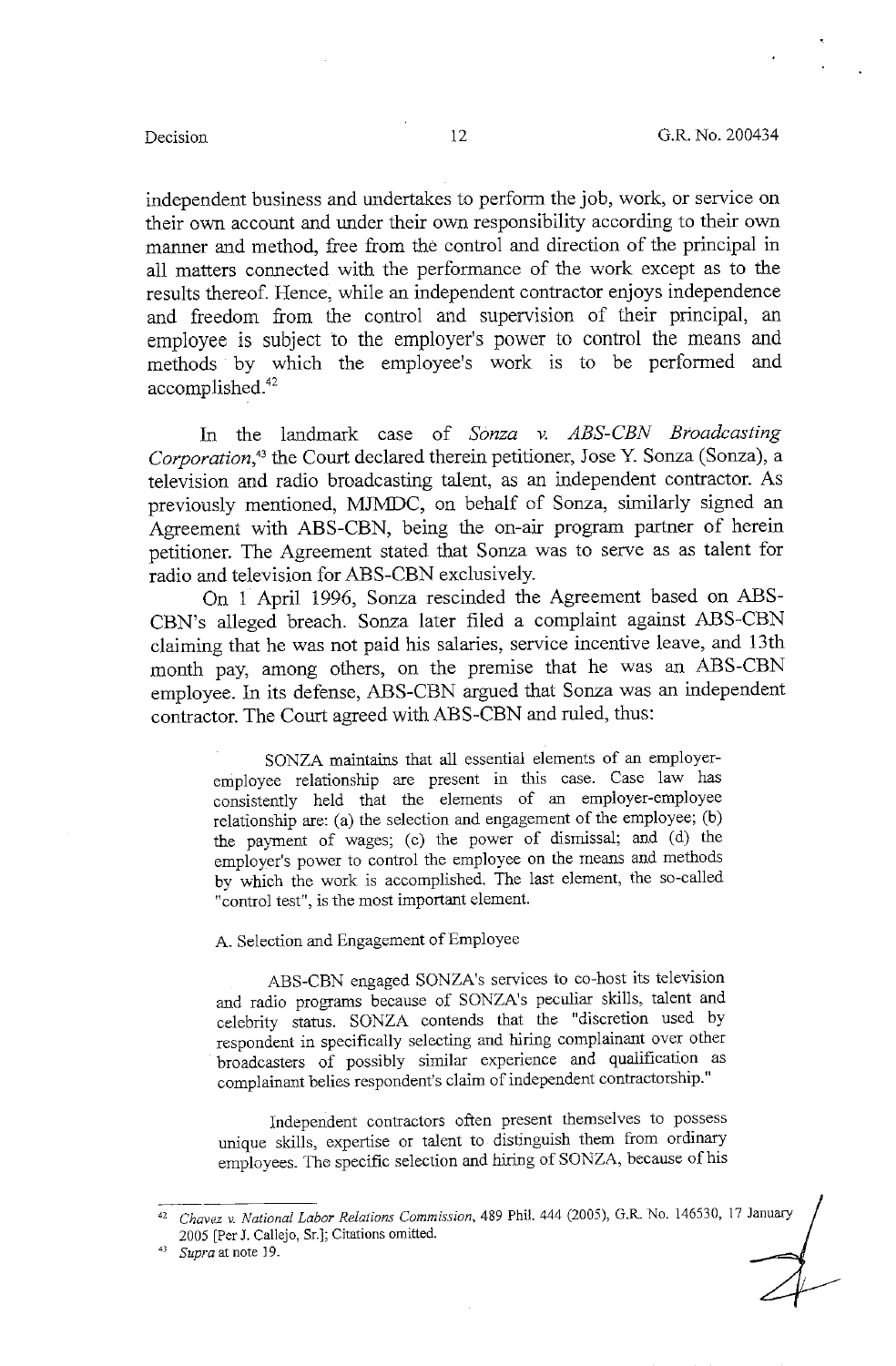unique skills, talent and celebrity status not possessed by ordinary employees, is a circumstance indicative, but not conclusive, of an independent contractual relationship. If SONZA did not possess such unique skills, talent and celebrity status, ABS-CBN would not have entered into the Agreement with SONZA but would have hired him through its personnel department just like any other employee.

In any event, the method of selecting and engaging SONZA does not conclusively determine his status. We must consider all the circumstances of the relationship, with the control test being the most important element.

B. Payment of Wages

ABS-CBN directly paid SONZA his monthly talent fees with no part of his fees going to MJMDC. SONZA asserts that this mode of fee payment shows that he was an employee of ABS-CBN. SONZA also points out that ABS-CBN granted him benefits and privileges "which he would not have enjoyed if he were truly the subject of a valid job contract."

All the talent fees and benefits paid to SONZA were the result of negotiations that led to the Agreement. If SONZA were ABS-CBN's employee, there would be no need for the parties to stipulate on benefits such as "SSS, Medicare, . . . and 13th month pay" which the law automatically incorporates into every employer-employee contract. Whatever benefits SONZA enjoyed arose from contract and not because of an employer-employee relationship.

SONZA's talent fees, amounting to P317,000 monthly in the second and third year, are so huge and out of the ordinary that they indicate more an independent contractual relationship rather than an employer-employee relationship. ABS-CBN agreed to pay SONZA such huge talent fees precisely because of SONZA's unique skills, talent and celebrity status not possessed by ordinary employees. Obviously, SONZA acting alone possessed enough bargaining power to demand and receive such huge talent fees for his services. The power to bargain talent fees way above the salary scales of ordinary employees is a circumstance indicative, but not conclusive, of an independent contractual relationship.

The payment of talent fees directly to SONZA and not to MJMDC does not negate the status of SONZA as an independent contractor. The parties expressly agreed on such mode of payment. Under the Agreement, MJMDC is the AGENT of SONZA, to whom MJMDC would have to turn over any talent fee accruing under the Agreement.

### C. Power of Dismissal

For violation of any provision of the Agreement, either party may terminate their relationship. SONZA failed to show that ABS-CBN could terminate his services on grounds other than breach of contract,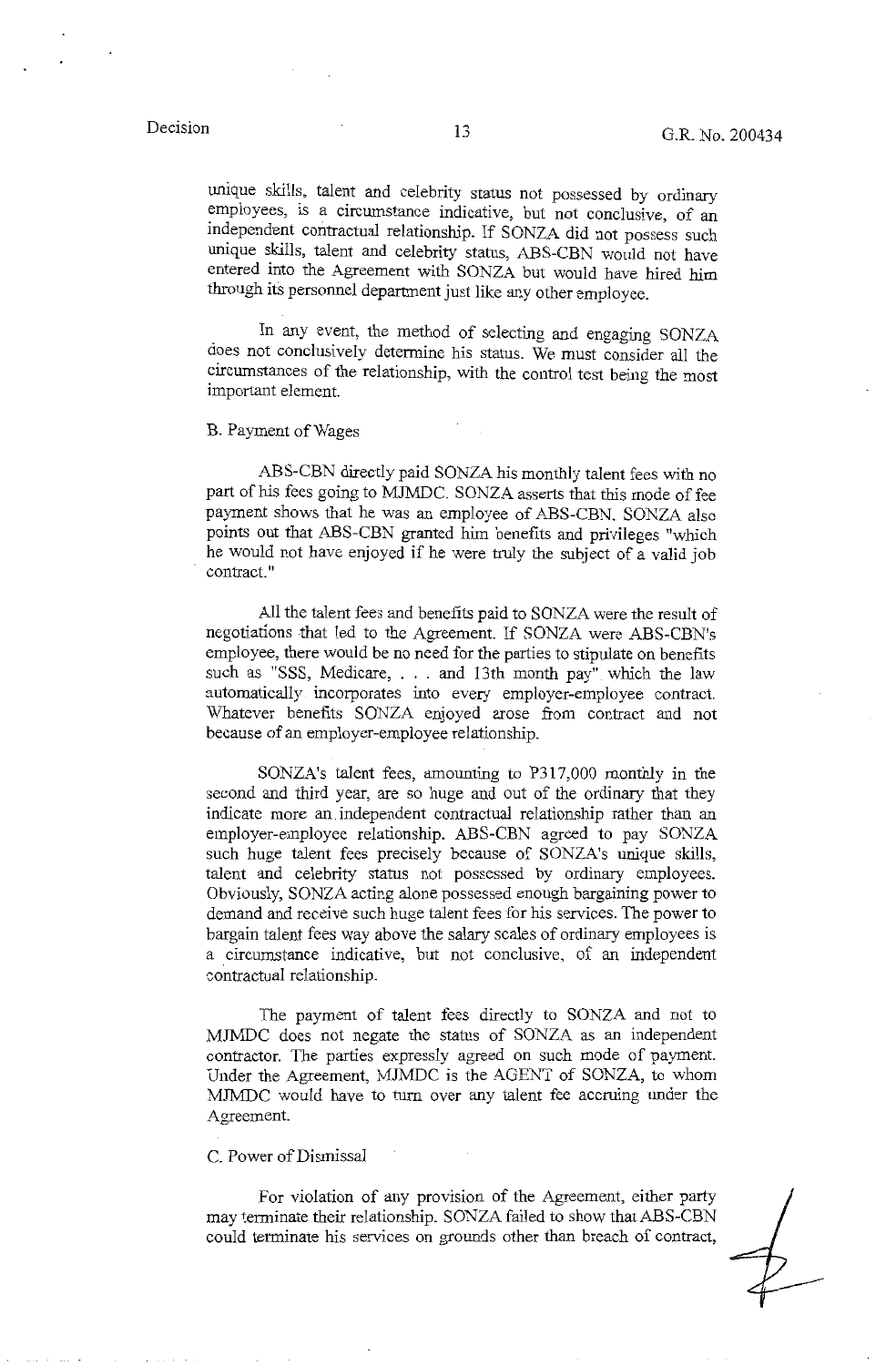such as retrenchment to prevent losses as provided under labor laws.

During the life of the Agreement, ABS-CBN agreed to pay SONZA's talent fees as long as "AGENT and Jay Sonza shall faithfully and completely perfonn each condition of this Agreement." Even if it suffered severe business losses, ABS-CBN could not retrench SONZA because ABS-CBN remained obligated to pay SONZA's talent fees during the life of the Agreement. This circumstance indicates an independent contractual relationship between SONZA and ABS-CBN.

SONZA admits that even after ABS-CBN ceased broadcasting his programs, ABS-CBN still paid him his talent fees. Plainly, ABS-CBN adhered to its undertaking in the Agreement to continue paying SONZA's talent fees during the remaining life of the Agreement even if ABS-CBN cancelled SONZA's programs through no fault of SONZA.

SONZA assails the Labor Arbiter's interpretation of his rescission of the Agreement as an admission that he is not an employee of ABS-CBN. The Labor Arbiter stated that "if it were true that complainant was really an employee, he would merely resign, instead." SONZA did actually resign from ABS-CBN but he also, as president of MJMDC, rescinded the Agreement. SONZA's letter clearly bears this out. However, the manner by which SONZA terminated his relationship with ABS-CBN is immaterial. Whether SONZA rescinded the Agreement or resigned from work does not determine his status as employee or independent contractor.

### D. Power of Control

Since there is no local precedent on whether a radio and television program host is an employee or an independent contractor, we refer to foreign case law in analyzing the present case. The United States Court of Appeals, First Circuit, recently held in Alberty-Velez v. Corporación De Puerto Rico Para La Difusión Pública ("WIPR") that a television program host is an independent contractor.

We quote the following findings of the U.S. court:

Several factors favor classifying Alberty as an independent contractor. First, a television actress is a skilled position requiring talent and training not available on-the-job .... In this regard, Alberty possesses a master's degree in public communications and journalism; is trained in dance, singing, and modeling; taught with the drama department at the University of Puerto Rico; and acted in several theater and television productions prior to her affiliation with "Desde Mi Pueblo." Second, Alberty provided the "tools and instrumentalities" necessary for her to perform. Specifically, she provided, or obtained sponsors to provide, the costumes, jewelry, and other image-related supplies and services necessary for her appearance. Alberty disputes that this factor favors independent contractor status because WIPR provided the "equipment necessary to tape the show." Alberty's argument is misplaced. The equipment necessary for Alberty to conduct her job as host of "Desde Mi Pueblo" related to her appearance on the show. Others provided equipment for filming and producing the show, but these were not the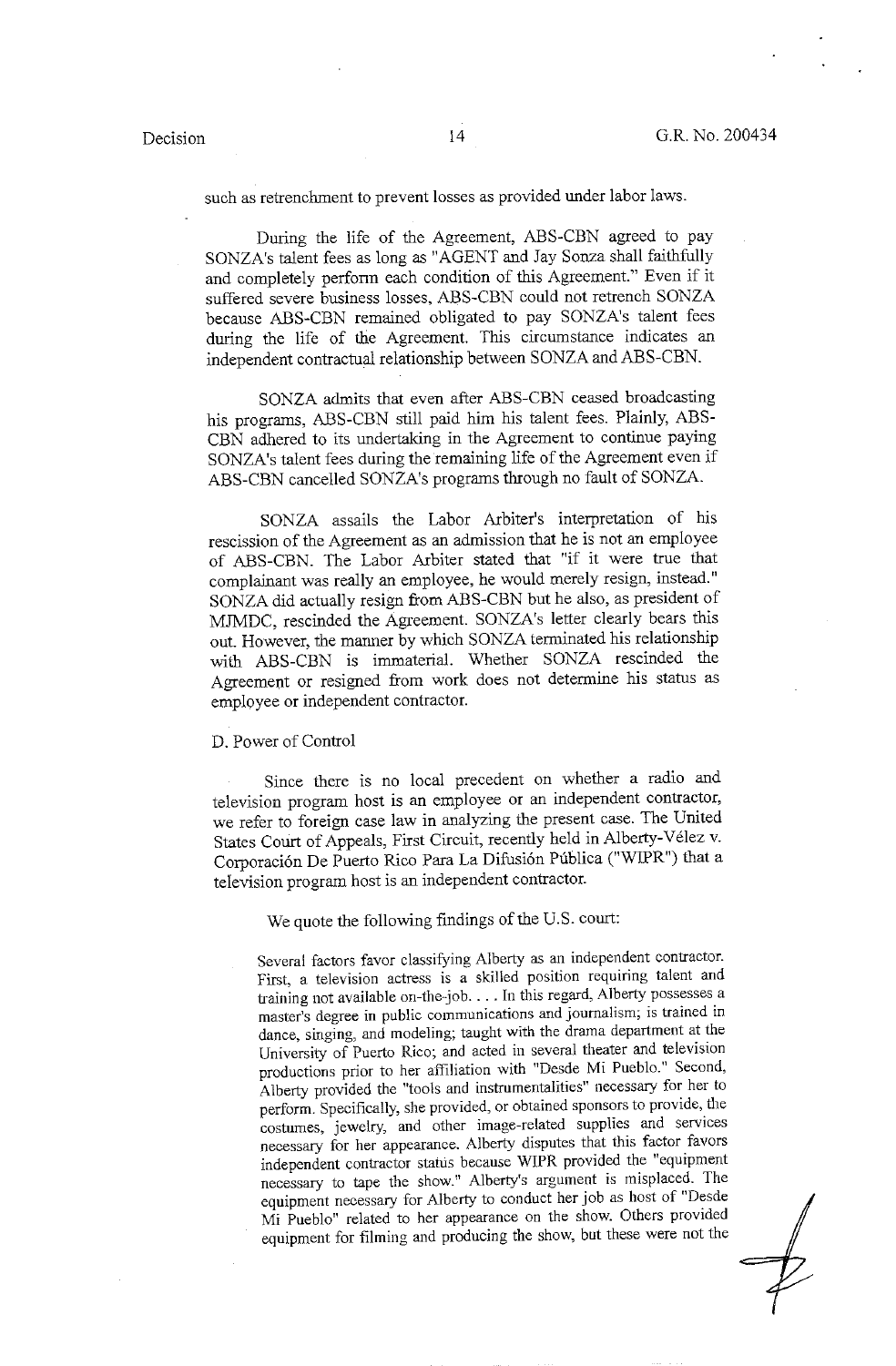primary tools that Alberty used to perform her particular function. If we accepted this argument, independent contractors could never work on collaborative projects because other individuals often provide the equipment required for different aspects of the collaboration....

Third, WIPR could not assign Alberty work in addition to filming "Desde M1 Pueblo." Alberty's contracts with WIPR specifically provided that WIPR hired her "professional services as Hostess for the Program Desde Mi Pueblo." There is no evidence that WIPR assigned b Alberty tasks in addition to work related to these tapings. . . . (Emphasis supplied)

Applying the control test to the present case, we find that SONZA is not an employee but an independent contractor. The control test is the most important test our courts apply in distinguishing an employee from an independent contractor. This test is based on the extent of control the hirer exercises over a worker. The greater the supervision and control the hirer exercises, the more likely the worker is deemed an employee. The converse holds true as well — the less control the hirer exercises, the more likely the worker is considered an independent contractor.<sup>44</sup>

The Court passed on each of Sonza's arguments in support of his claim that ABS-CBN exercised control over his work, and ruled:

We find that ABS-CBN was not involved in the actual performance that produced the finished product of SONZA's work. ABS-CBN did not instruct SONZA how to perform his job. ABS-CBN merely reserved the right to modify the program format and airtime schedule "for more effective programming." ABS-CBN's sole concern was the quality of the shows and their standing in the ratings. Clearly, ABS-CBN did not exercise control over the means and methods of performance of SONZA's work.

xxxx

In any event, not all rules imposed by the hiring party on the hired party indicate that the latter is an employee of the former. In this case, SONZA failed to show that these rules controlled his performance. We find that these general rules are merely guidelines towards the achievement of the mutually desired result, which are top-rating television and radio programs that comply with standards of the industry.

### xxxx

x x x Being an exclusive talent does not by itself mean that SONZA is an employee of ABS-CBN. Even an independent contractor can validly provide his services exclusively to the hiring party. In the broadcast industry, exclusivity is not necessarily the same as control.<sup>45</sup>

# $44$  Id.

45 *!d.* at 557-562.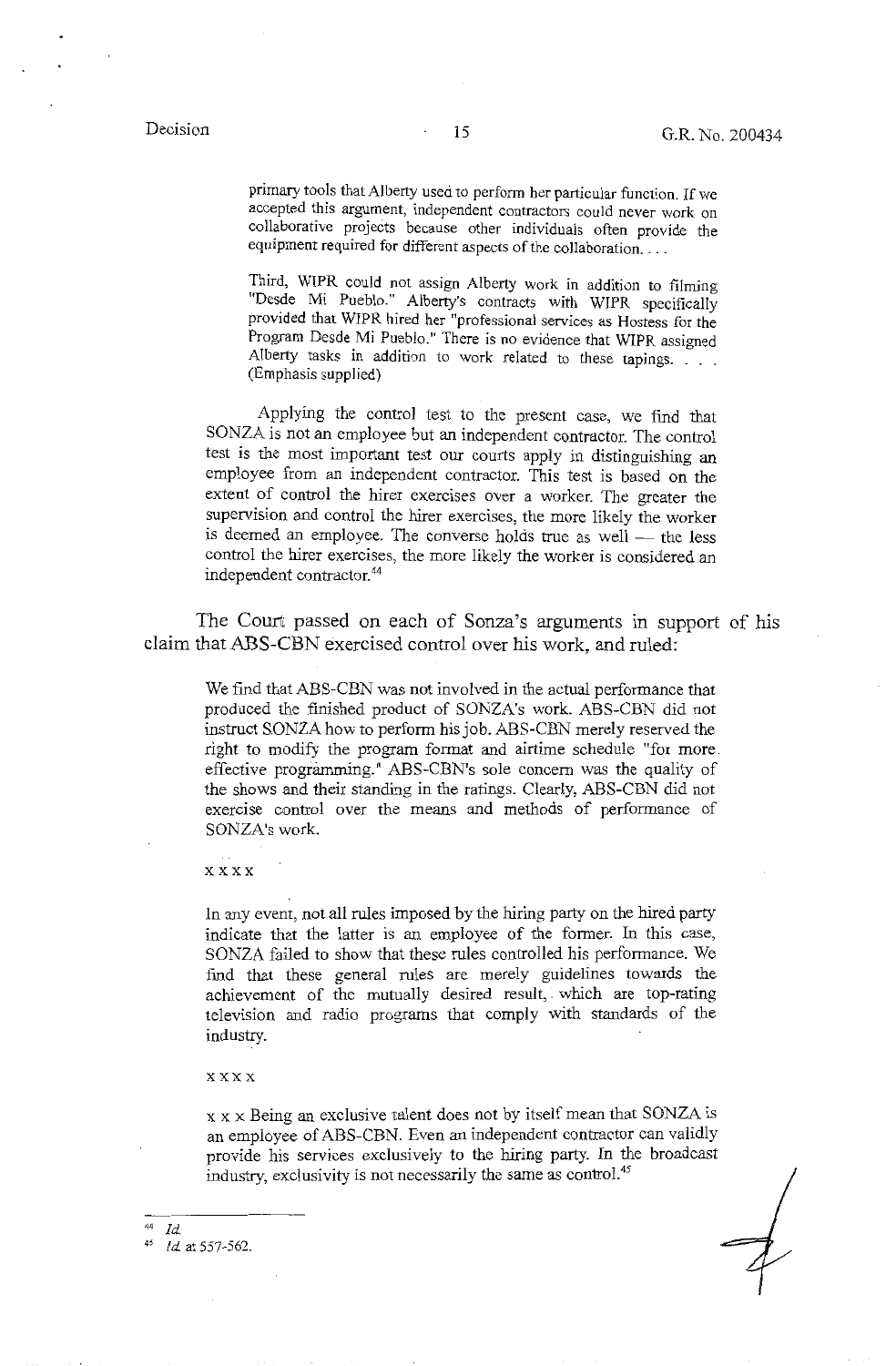In *ABS-CBN Broadcasting Corporation vs. Marlyn Nazareno, <sup>46</sup>* respondents were production assistants (PAs) at ABS-CBN's news and public affairs division, specifically assigned to various radio programs in the Cebu Broadcasting Station. They were under the supervision of the assistant station manager. When a collective bargaining agreement (CBA) was signed between ABS-CBN and its rank-and-file employees, petitioner refused to recognize PAs as part of the bargaining unit. Respondents filed a complaint for recognition as regular employees. In its defense, ABS-CBN invoked the *Sonza* ruling and claimed that respondents were independent contractors. The Court ruled that *Sonza* was inapplicable to the case and held, thus:

> Petitioner's reliance on the ruling of this Court in *Sonza* v. *ABS-CBN Broadcasting Corporation* is misplaced. In that case, the Court explained why Jose Sonza, a well-known television and radio personality, was an independent contractor and not a regular employee.

### xxxx

In the case at bar, however, the employer-employee relationship between petitioner and respondents has been proven.

First. In the selection and engagement of respondents, no peculiar or unique skill, talent or celebrity status was required from them because they were merely hired through petitioner's personnel department just like any ordinary employee.

Second. The so-called "talent fees" of respondents correspond to wages given as a result of an employer-employee relationship. Respondents did not have the power to bargain for huge talent fees, a circumstance negating independent contractual relationship.

Third. Petitioner could always discharge respondents should it find their work unsatisfactory, and respondents are highly dependent on the petitioner for continued work.

Fourth. The degree of control and supervision exercised by petitioner over respondents through its supervisors negates the allegation that respondents are independent contractors.

The presumption is that when the work done is an integral part of the regular business of the employer and when the worker, relative to the employer, does not furnish an independent business or professional service, such work is a regular employment of such employee and not an independent contractor. The Court will peruse beyond any such agreement to examine the facts that typify the parties' actual relationship.<sup>47</sup>

<sup>534</sup> Phil. 306 (2006), G.R. No. 164156, 26 September 2006 [Per J. Callejo, Jr.].

<sup>47</sup> *Id* **at 334-336.**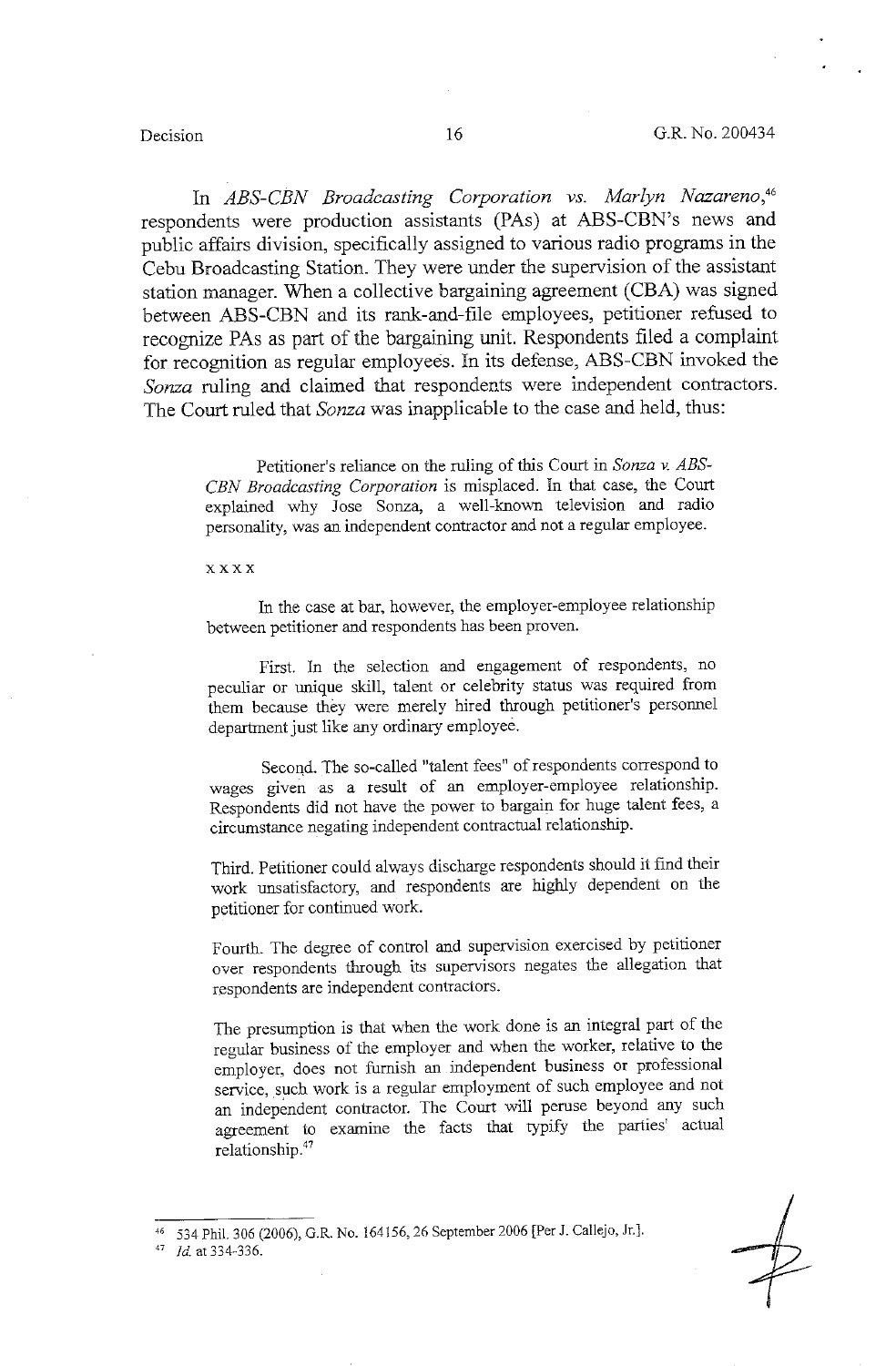Meanwhile, in *Dumpit-Murillo v. Court of Appeals (Dumpit-Murillo*),<sup>48</sup> private respondent Associated Broadcasting Company (ABC) hired petitioner Thelma Dumpit-Murillo as a newscaster and co-anchor for Balitang-Balita, an early evening news program, and "Live on Five." After four years of repeated renewals, petitioner's talent contract expired. When private respondent did not respond to petitioner's interest to renew, petitioner filed a complaint for constructive dismissal. The Court ruled that the *Sonza* ruling was inapplicable and petitioner was private respondent's employee. It held:

The Court of Appeals committed reversible error when it held that petitioner was a fixed-term employee. Petitioner was a regular employee under contemplation of law. The practice of having fixedterm contracts in the industry does not automatically make all talent contracts valid and compliant with labor law. The assertion that a talent contract exists does not necessarily prevent a regular employment status.

Further, the Sonza case is not applicable. In Sonza, the television station did not instruct Sonza how to perform his job. How Sonza delivered his lines, appeared on television, and sounded on radio were outside the television station's control. Sonza had a free hand on what to say or discuss in his shows provided he did not attack the television station or its interests. Clearly, the television station did not exercise control over the means and methods of the performance of Sonza's work. In the case at bar, ABC had control over the performance of petitioner's work. Noteworthy too, is the comparatively low P28,000 monthly pay of petitioner vis the P300,000 a month salary of Sonza, that all the more bolsters the conclusion that petitioner was not in the same situation as Sonza.<sup>49</sup>

In the 2015 case of *Nelson V. Begino v. ABS-CBN Corporation (Benigno)*;<sup>50</sup> petitioners were hired as camera operator, editor, and reporters. They were engaged through talent contracts that were regularly renewed. In ruling that petitioners, as talents, were ABS-CBN employees, the Court pronounced:

In finding that petitioners were regular employees, the NLRC further ruled that the exclusivity clause and prohibitions in their Talent Contracts and/or Project Assignment Forms were likewise indicative of respondents' control over them. Brushing aside said finding, however, the CA applied the ruling in Sonza v. ABS-CBN Broadcasting Corporation where similar restrictions were considered not necessarily determinative of the existence of an employer-employee relationship. Recognizing that independent contractors can validly provide his exclusive services to the hiring party, said case enunciated that

<sup>&</sup>quot; 551 Phil. 725 (2007), G.R. No. 164652, 08 June 8 2007 [Per J. Quisumbing].

Id. at 735-736.

<sup>&</sup>lt;sup>50</sup> 758 Phil. 467 (2015), G.R. No. 199166, 20 April 2015 [Per J. Perez].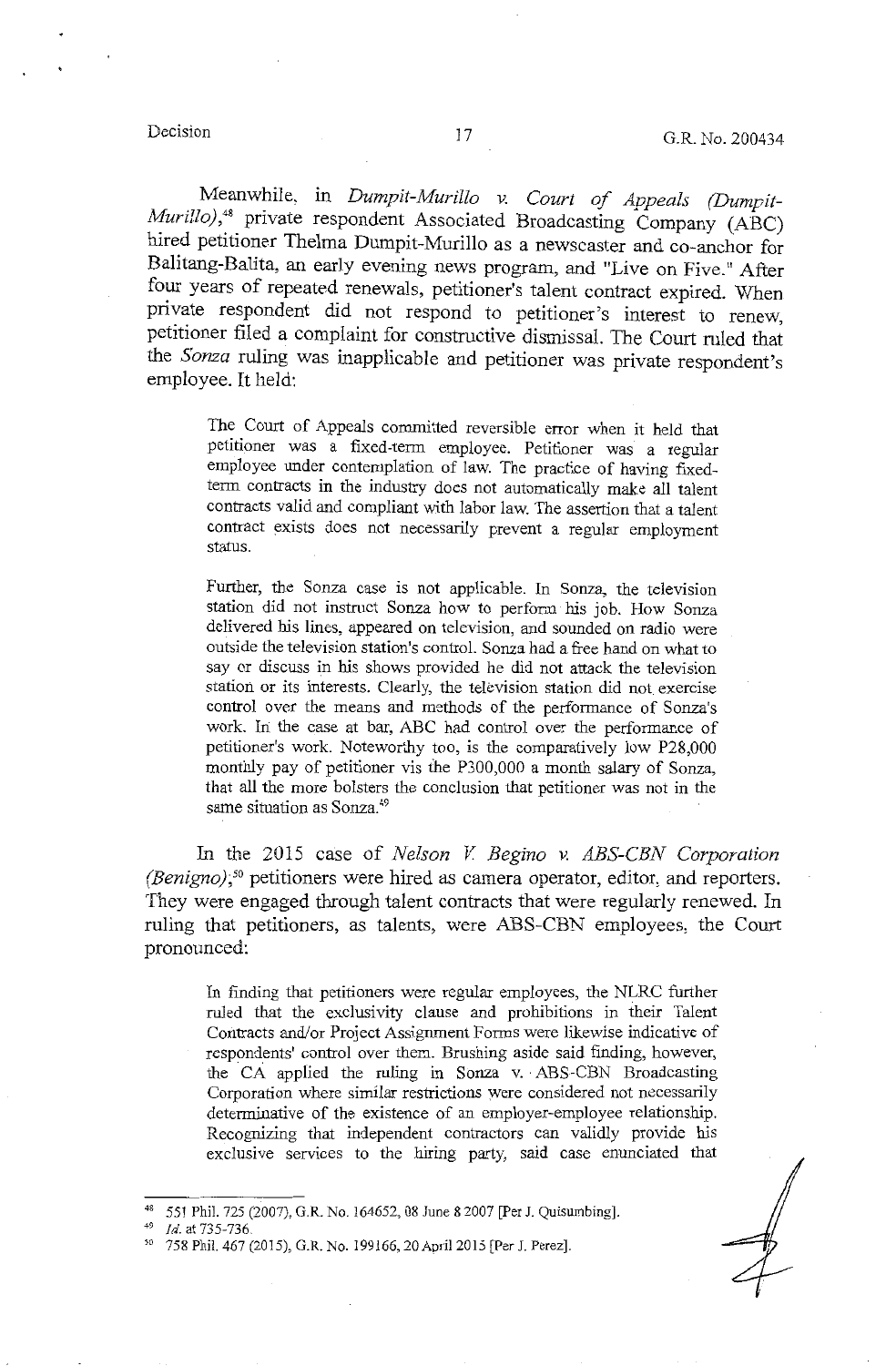guidelines for the achievement of mutually desired results are not tantamount to control. As correctly pointed out by petitioners, however, parallels cannot be expediently drawn between this case and that of Sonza case which involved a well-known television and radio personality who was legitimately considered a talent and amply compensated as such. While possessed of skills for which they were modestly recompensed by respondents, petitioners lay no claim to fame and/or unique talents for which talents like actors and personalities are hired and generally compensated in the broadcast industry.<sup>51</sup>

In the recent case of *ABS-CBN Corp.* v. *Concepcion52 (Concepcion),*  the Court ruled that respondent therein, an OB van driver, was a regular employee. This, considering that the necessary trainings and seminars to develop his skills, as well as the tools and instrumentalities he needed for his work were provided to him. Moreover, ABS-CBN could also assign him to any show or programs where the production group would need his services. Respondent therein likewise did not have the power to bargain and negotiate his fee:

It does not escape our attention that respondent has no power to bargain and negotiate for his fee. The power to bargain talent fees way above the salary scales of ordinary employees is a circumstance indicative of an independent contractual relationship. That ABS-CBN classified him as a talent is of no moment and does not make him an independent contractor. It is not the will or word of the employer which determines the nature of employment of an employee but the nature of the activities performed by such employee in relation to the particular business or trade of the employer. Hence, not being an independent contractor, respondent is necessarily an employee of ABS-CBN.<sup>53</sup>

Notably, the Court held *Sonza* to not be applicable in the cases of *Nazareno, Dumpit-Murillo, Begino* and *Concepcion* because, unlike in *Sonza,* the complainants in these cases did not possess unique skills, talent, and celebrity status for which they were hired in their respective capacities as production assistants, newscaster and co-anchor, camera operator, editor, reporters, and **OB** van driver. The Court further found that there was a remarkable gap between the compensation in *Sonza* with those of the complainants in *Nazareno, Dumpit-Murillo, Beginoi,* and *Concepcion.* 

This tells us that there is no inflexible rule to determine if a person is an employee or an independent contractor; thus, the characterization of the relationship must be made based on the particular circumstances of each case. There are several factors that may be considered by the courts, but the right to control remains the dominant factor in determining whether one is an employee or an independent contractor.<sup>54</sup>

<sup>&</sup>lt;sup>51</sup> *Id.* at 482-483.<br><sup>52</sup> G.R. No. 230576, 05 October 2020 [Per J. Zalameda].

<sup>&</sup>quot; *Id.* .

<sup>&</sup>quot; *Orozco vs. Court of Appeals,* 584 Phil. 35 (2008), G.R. No. 155207, 13 August 2008 [Per J. Nachura];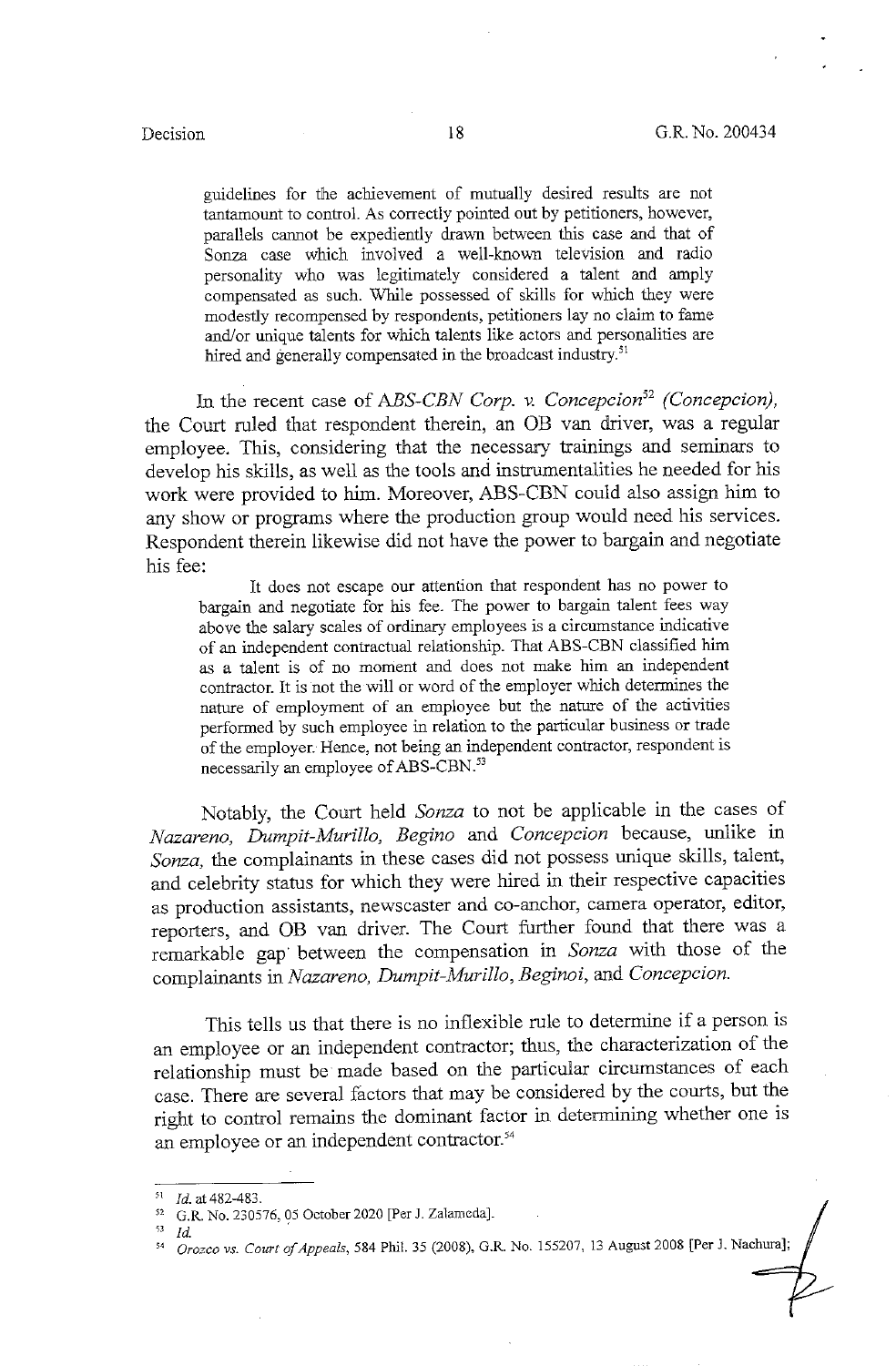Petitioner claims that she was an ABS-CBN employee based on the four-fold test:55 *first,* ABS-CBN specifically selected and hired her for her individual and peculiar talents, skills, personality, and celebrity status; second, ABS-CBN paid her salaries through a payroll account every 10th and 25th day of each month and withheld compensation income tax; third, petitioner was subject to ABS-CBN's rules and regulations, as in fact, ABS-CBN placed her under a three-month suspension without pay; and *fourth,*  unlike her role as co-host of "Mel & Jay," ABS-CBN controlled the means and method of her performance of her job as newscaster for TV Patrol starting in 1986 as she was merely tasked to read the news. Petitioner further maintains that she also assumed the roles as Director for Lingkod Bayan, a job grade S4, segment producer in TV Patrol, and news reporter.

The Court disagrees.

*First,* petitioner's acknowledgment that she was hired by reason of her peculiar talents, skills, personality, and celebrity status proved the presence of one of the elements of an independent contractor. A unique skill, expertise, or talent is one of the factors in determining the nature of a person's status at work.

*Second,* payment through the company payroll on specified dates with income tax withheld at source is not conclusive proof of employer-employee relations. Such an arrangement is oftentimes agreed upon only for purposes of convenience and does not, in itself, create a badge of employment status. What is notable is petitioner's talent fee package, which as of her last contract<sup>56</sup> was at Php410,000.00 for the first year and Php417,000.00 for the second.and third years. In addition, petitioner was given a signing bonus of PhpS00,000.00 worth of ABS-CBN stocks.

This extraordinarily high rate is given to those with unique skills, expertise, or talent like petitioner, who is considered an expert in the field with special qualities that an ordinary employee does not normally possess. This placed her on equal terms with ABS-CBN as she was allowed the power to bargain for the terms of her engagement, including her talent fee. Unlike ordinary employees, who are usually in a position of weakness, petitioner had a say on the terms of her engagement.

*Third,* petitioner viewed her three-month suspension without pay as proof that ABS-CBN had power of discipline over her. This is incorrect. The suspension itself was improper under the circumstances. Records showed that ABS-CBN suspended petitioner for her alleged violation of the

**Citations omitted.** 

<sup>55</sup>*Rollo,* pp. 39-41.

<sup>&</sup>quot; *Rollo,* pp. 186-189.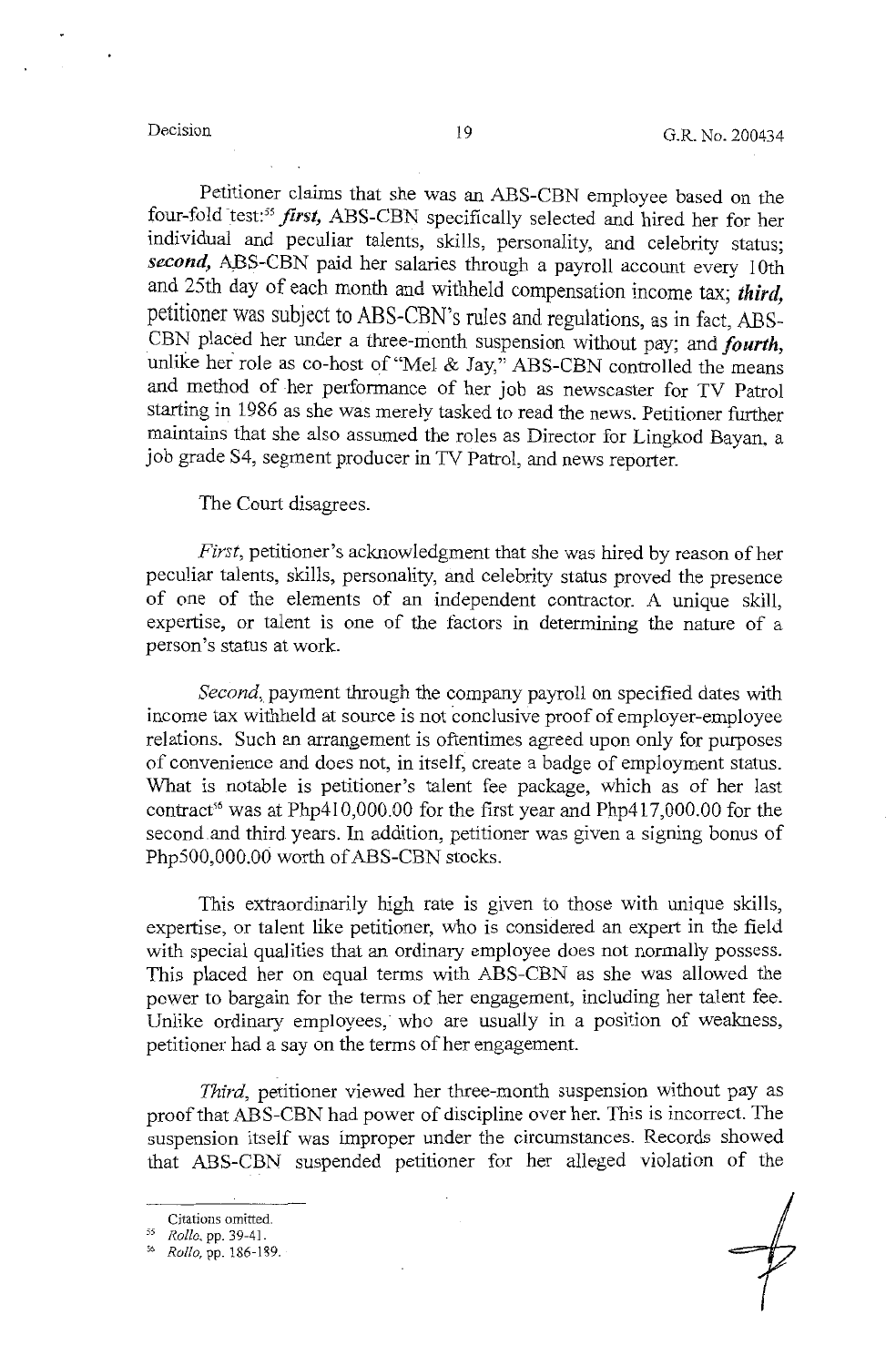Memorandum prohibiting talents from appearing in commercials. The prohibition was likewise imprinted in petitioner's contract<sup>57</sup> as part of the that warranty, stating "she shall not appear in commercials nor plug, mention, or otherwise promote in the radio and television programs herein any radio or television program, segment or feature of any other radio or television station without the prior written approval of the company."

Although there was basis to hold petitioner responsible for the breach, ABS-CBN has no basis to suspend. The tie that binds ABS-CBN and petitioner was the Agreement they signed in May 1994. There is nothing in the Agreement that allows ABS-CBN to suspend petitioner for violating its rules. Its remedy should have been to terminate the Agreement as stipulated.58 In any case, the petitioner's improper suspension had been rectified with the Partial Settlement Agreement wherein one of the monetary claims paid by ABS-CBN was petitioner's salaries during the period of her suspension.

*Lastly,* petitioner alleged that ABS-CBN controlled the manner she performed her job, particularly as a news anchor of TV Patrol, as she merely read the news. As a news anchor, petitioner is tasked to read or present a news copy that she or another person wrote. Nothing on record, however, shows that petitioner performed other tasks in relation to being an anchor, or that ABS-CBN dictated how petitioner should read the news or perform her other related tasks, if any. As a well-known veteran news anchor, petitioner's manner in delivering the news was distinctly her own. Her voice, stature, aura, and representation, form part of the unique qualities that impelled ABS-CBN to pick her for the job. Petitioner "reading the news" is not the same as. an average person reading the same news. The impact would simply not be the same as there is premium that goes with petitioner's stature.

As regards the other positions petitioner assumed, *i.e.,* segment producer and Director of Lingkod Bayan, there were no specifics presented in terms of job description vis-a-vis ABS-CBN's control in its performance. As for the Director of Lingkod Bayan, petitioner merely alleged that it was in job grade S4, a supervisory position in ABS-CBN's company job classification. Nomenclatures are not controlling in determining the nature of the job.

*s1* **Id** 

<sup>58</sup>**Jd. at 188; Agent-agrees that talent shall abide by the rules, regulations and standards of performance of**  the COMPANY covering talents, and that talent is bound to comply with the Television and radio Code of the Kapisanan ng mga Broadcaster sa Pilipinas (KBP), which has been adopted by the COMPANY as its Code of Ethics. Agent shall perform and keep all of the duties and obligations assumed or entered by the AGENT hereunder using its best talents and abilities. Any violation of or non-conformity with this provision by talent shall be a valid and sufficient ground for the immediate termination of this Agreement. (Emphasis supplied)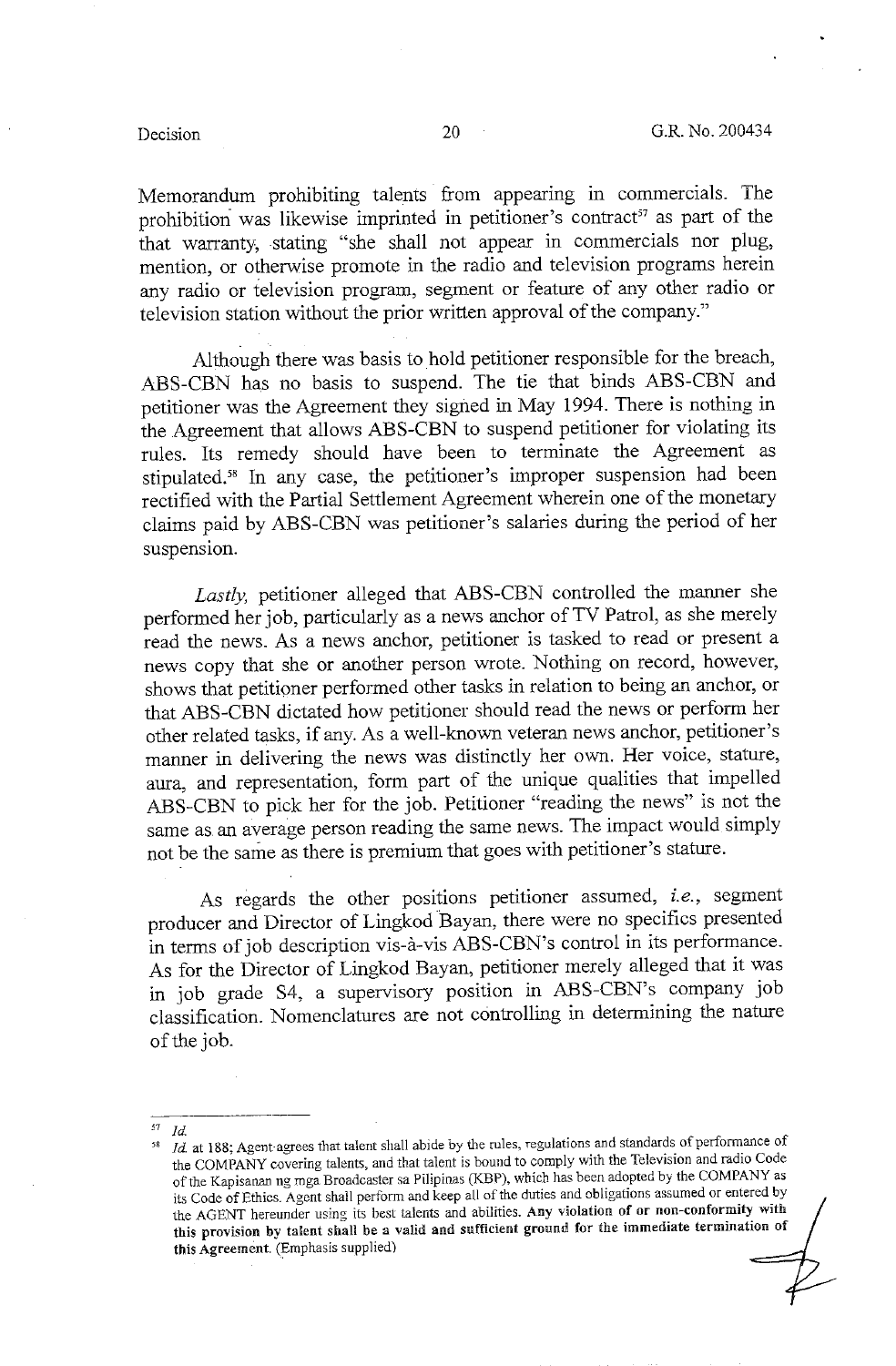The Court notes that petitioner admitted that she was not under the control of ABS-CBN in her role as co-host of the "Mel & Jay" show in her Petition, saying, "unlike her job as 'co-host' of respondent ABS-CBN's television and radio programs Mel & Jay, how petitioner performed her job as 'newscaster' for TV Patrol was 100% under the sole and exclusive control of respondent ABS-CBN."59

To strengthen her claim that she was an employee, petitioner invoked the rulings of this Court in *Fuji Television Network Inc. vs. Espiritu60* and in *Dumpit-Afurillo.* In these cases, the Court ruled that the repeated renewals of complainants' contracts indicated the necessity and desirability of their work in the usual course of respondents' business.

Petitioner maintains that her tasks as newscaster, segment producer, reporter, and among others, were necessary and desirable to ABS-CBN's business and that, her contract were renewed several times during her 10 year employment. Her submission is misplaced. In *Fuji* and *Dumpit-Murillo,*  the fact that 1he complainants in said cases were employees of the respondents was already established. The Court merely used the repeated renewals of contract to show that the complainants were performing jobs that are usually necessary and desirable to the respondents' business for purposes of determining if they were regular employees under Article 280 of the Labor Code. Here, petitioner's employment status was disproved.

Likewise, petitioner challenges the applicability of *Sonza* to her case based on these differences:

"First, the differerice in what petitioner and Jay Sonza were made to do under their May 1994 Agreements. Second, the difference in their employment history with private respondent which petitioner, unlike Jay Sonza, was fortunate to have been given a full-blown trial. The facts and circumstances of her ten (10) year employment with private respondent have been laid bare for this Honorable Court to appreciate, and for the Honorable Court to uphold, as did the Labor Arbiter a quo, petitioner's right and entitlement as a regular employee of private respondent. "61

The Court agrees with petitioner that she is not similarly situated with Sonza in terms of the roles she assumed under the Agreement and her length of stay with the network. However, despite the dissimilarities, **there is one**  important element that petitioner and Sonza share - they both possessed **unique skills, expertise, and talent, for which they were both engaged as ABS-CBN's exclusive talents.** In *Sonza,* we ruled:

<sup>59</sup>*Rollo,* p. 41. 60 749 Phil. 388 (2014), G.R. No. 204944-45, 03 December 2014 [Per J. Leanen] 61 *Rollo,* p."54.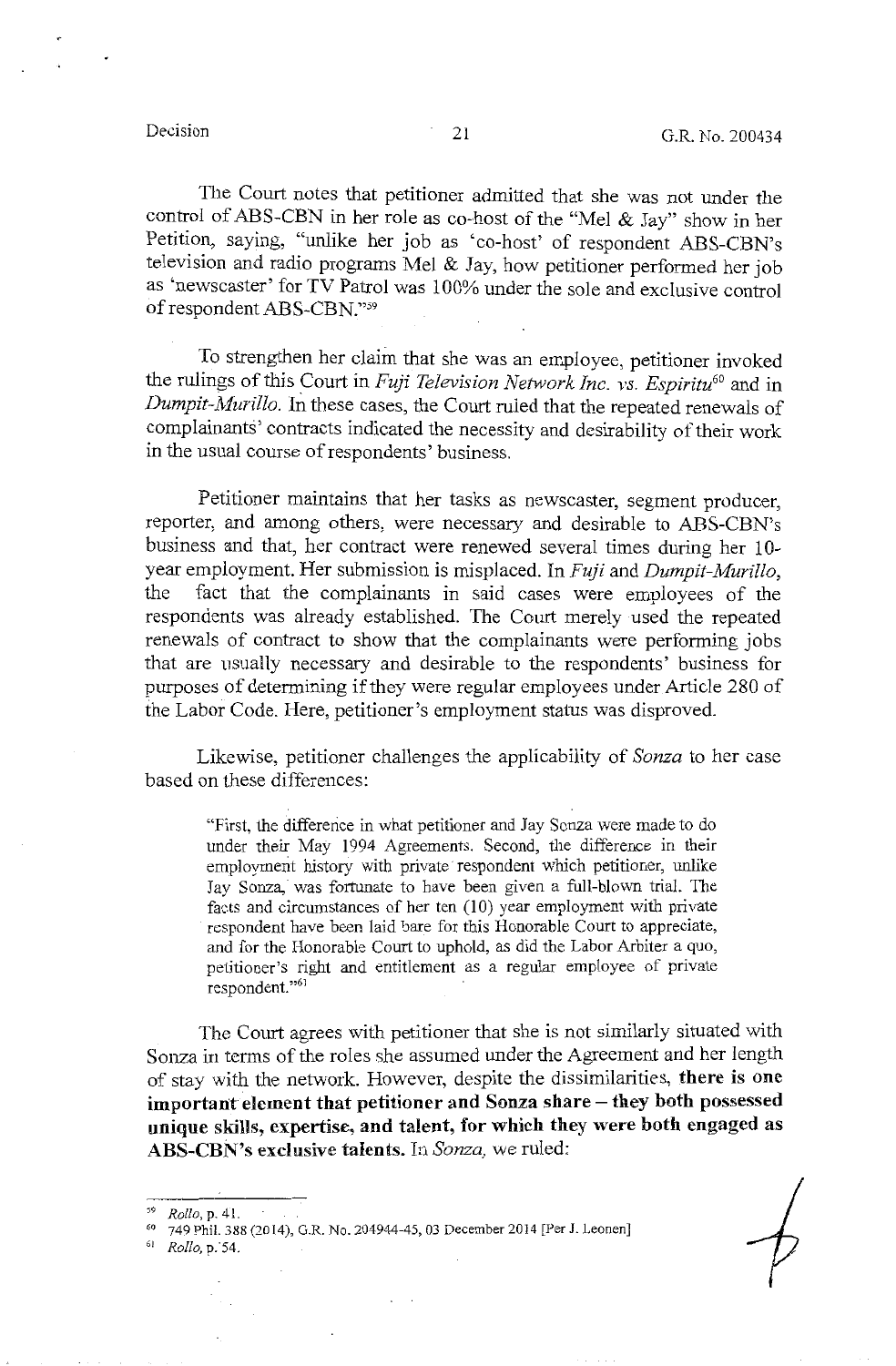Independent contractors often present themselves to possess unique skills, expertise or talent to distinguish them from ordinary employees. The specific selection and hiring of SONZA, because of his unique skills, talent and celebrity status not possessed by ordinary employees, is a circumstance indicative, but not conclusive, of an independent contractual relationship. If SONZA did not possess such unique skills, talent and celebrity status, ABS-CBN would not have entered into the Agreement with SONZA but would have hired him through its personnel department just like any other employee. <sup>62</sup>

In addition, petitioner failed to establish that ABS-CBN controlled the manner in which she performed her job as news anchor for TV Patrol. On the contrary, the Court finds that petitioner performed the job according to her own manner and method, free from the network's control. Possession of unique skills, expertise, or talent is a persuasive element of an independent contractor. It becomes conclusive if it is established that the worker performed the work according to their own manner and method and free from the principal's control except to the result.

All told, the Court concludes that petitioner is an independent contractor.

**WHEREFORE,** the Petition is **DENIED.** The Decision of the Court of Appeals dated 27 January 2012 in CA-G.R. SP No. 103584 is hereby **AFFIRMED.** 

**SO ORDERED.** 

**EDA**  ate Justice

62 *Supra* **note 22 at 552.**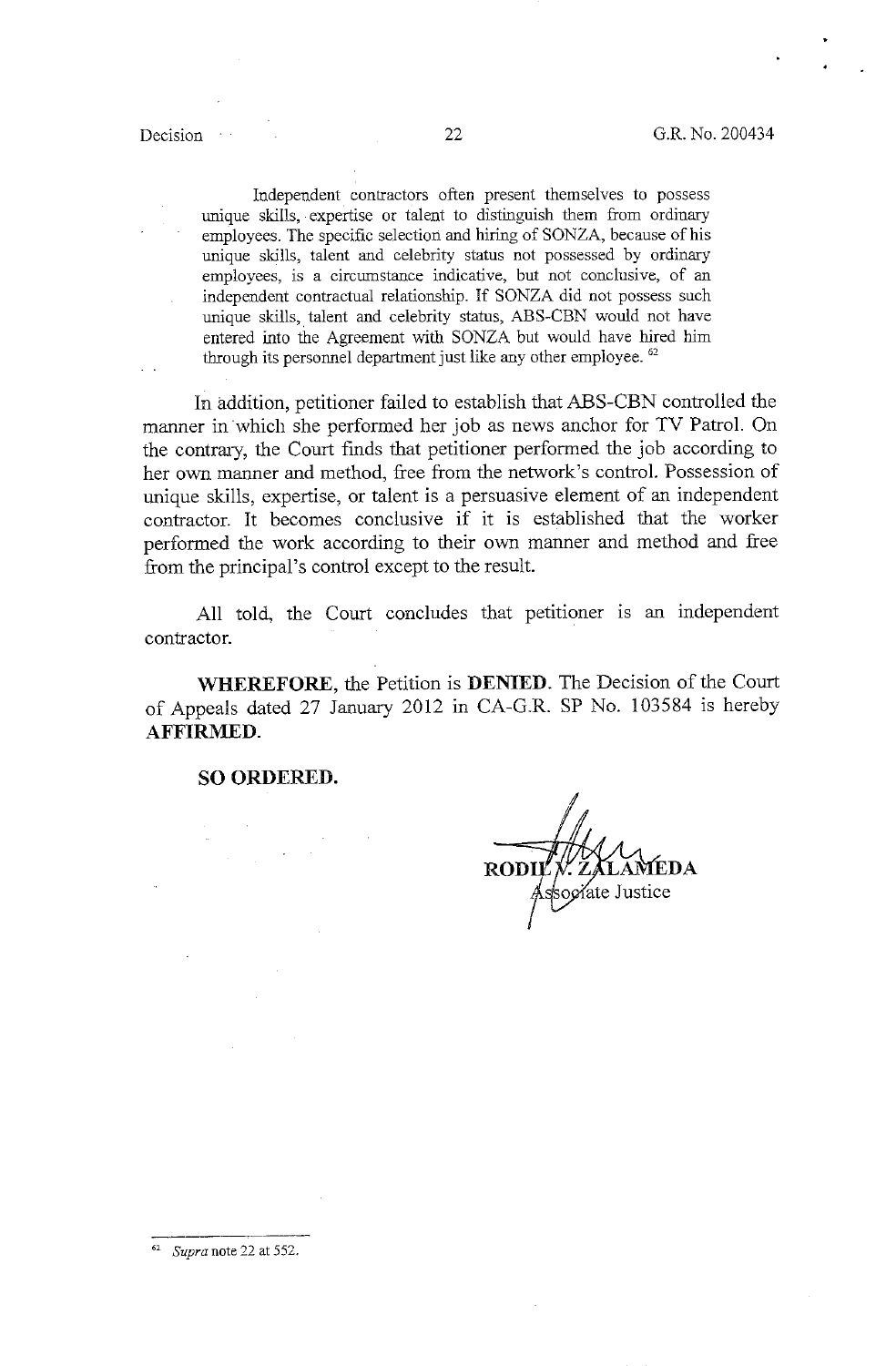Decision

## **WE CONCUR:**

MARVIC M.V.F. LEONEN Associate Justice Chairperson - **RICARDOK/ROSARIO** RA Associate Justice Associate Justice  $\frac{1}{\sqrt{2}}$ 

## **ATTESTATION**

Associate Justice

I attest that the conclusions in the above Decision had been reached in consultation before the case was assigned to the writer of the opinion of the Court's Division.

MARVIC M.V.F. LEONEN

Associate Justice Chairperson